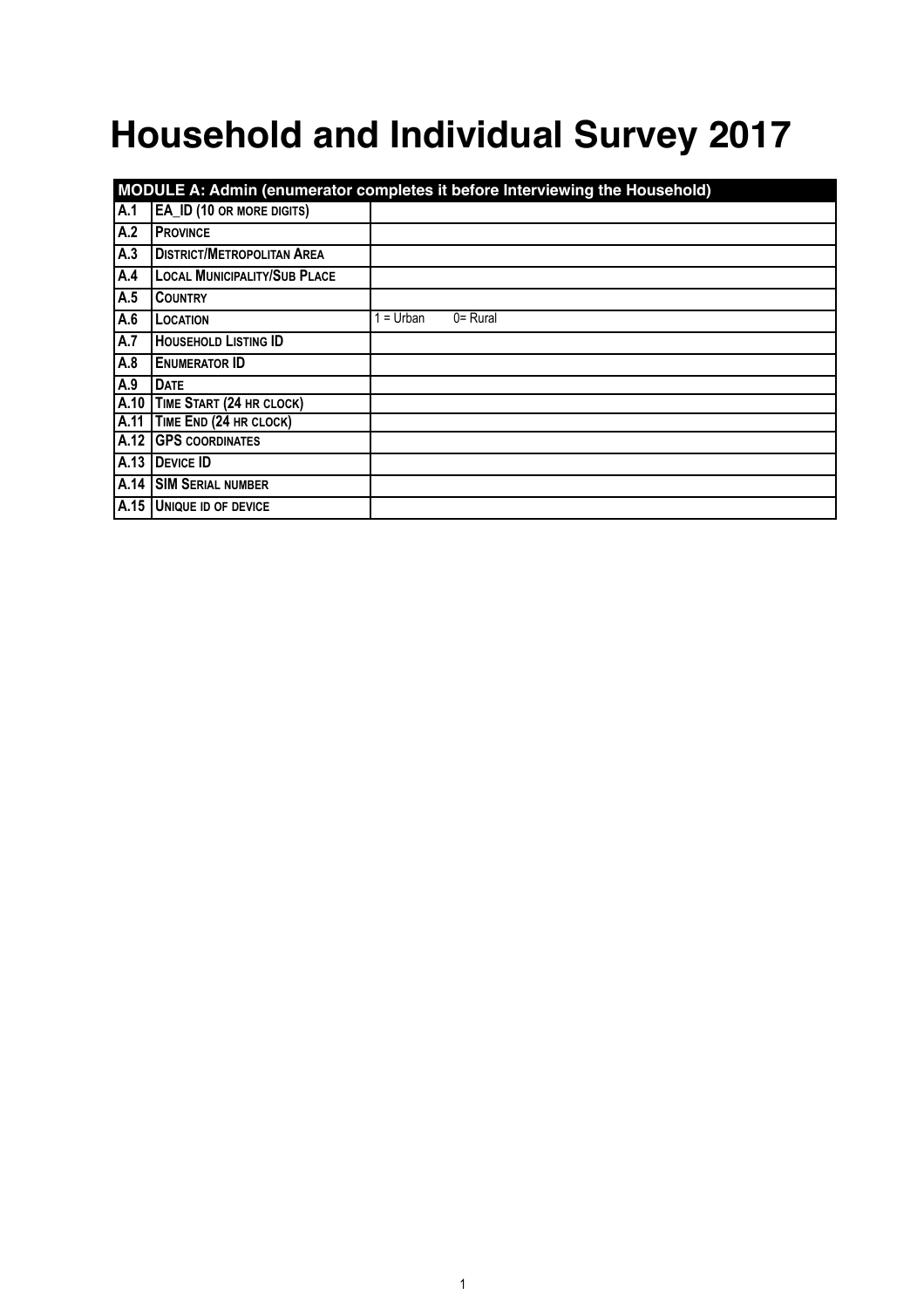## **Part A: Household Information**

To be completed by the Head of the Household or someone that Manages the Household) (makes financial decisions)

| HR.0           | THAT MANAGES IT):                                                                          | NAME OF PERSON INTERVIEWS FOR HOUSEHOLD ATTRIBUTES (HH OF HOUSEHOLD OR SOMEONE |          |                                                                                                                                                                                                                         |                                                                                       |                                                                             |
|----------------|--------------------------------------------------------------------------------------------|--------------------------------------------------------------------------------|----------|-------------------------------------------------------------------------------------------------------------------------------------------------------------------------------------------------------------------------|---------------------------------------------------------------------------------------|-----------------------------------------------------------------------------|
|                | <b>MODULE HR: Household Roster: Please list all household members 15</b><br>years or older |                                                                                |          |                                                                                                                                                                                                                         |                                                                                       |                                                                             |
| 1D             | <b>HR.1 First Name</b>                                                                     | HR. 2 Gender<br>$[0]$ Male<br>[1] Female                                       | HR.3 Age | <b>HR.4 HOW RELATED TO</b><br><b>HOUSEHOLD HEAD:</b><br>[1] head of household<br>[2] spouse/partner<br>[3] son/daughter<br>[4] grandchild<br>[5] parent<br>[6] brother /sister<br>[7] other relative<br>[8] not related | <b>HR. 5</b><br>Does he/she<br>have a mobile<br>phone (any)?<br>$[0]$ No<br>$[1]$ Yes | Hr.6<br>Will he or she<br>sleep tonight<br>at home<br>$[0]$ No<br>$[1]$ Yes |
|                |                                                                                            |                                                                                |          |                                                                                                                                                                                                                         |                                                                                       |                                                                             |
| $\overline{2}$ |                                                                                            |                                                                                |          |                                                                                                                                                                                                                         |                                                                                       |                                                                             |
| 3              |                                                                                            |                                                                                |          |                                                                                                                                                                                                                         |                                                                                       |                                                                             |
| 4              |                                                                                            |                                                                                |          |                                                                                                                                                                                                                         |                                                                                       |                                                                             |
| 5              |                                                                                            |                                                                                |          |                                                                                                                                                                                                                         |                                                                                       |                                                                             |

| MODULE HRY: Household Roster: Please list all household members 14 years or |  |
|-----------------------------------------------------------------------------|--|
| Younger                                                                     |  |

| ID <sup>1</sup> | ÷.<br><b>HRY.1 First Name</b> | HRY. 2 Gender<br>[0] Male<br>[1] Female | HRY.3 Age | <b>HRY.4 HOW RELATED TO</b><br><b>HOUSEHOLD HEAD:</b><br>[1] head of household<br>[2] spouse/partner<br>[3] son/daughter<br>[4] grandchild<br>[5] parent<br>[6] brother /sister<br>[7] other relative<br>[8] not related | <b>HRY. 5</b><br>Does he/she<br>have a mobile<br>phone (any)?<br>$[0]$ No<br>$[1]$ Yes |
|-----------------|-------------------------------|-----------------------------------------|-----------|--------------------------------------------------------------------------------------------------------------------------------------------------------------------------------------------------------------------------|----------------------------------------------------------------------------------------|
| l 1             |                               |                                         |           |                                                                                                                                                                                                                          |                                                                                        |
| 2               |                               |                                         |           |                                                                                                                                                                                                                          |                                                                                        |
| 3               |                               |                                         |           |                                                                                                                                                                                                                          |                                                                                        |
| 14              |                               |                                         |           |                                                                                                                                                                                                                          |                                                                                        |
| 5               |                               |                                         |           |                                                                                                                                                                                                                          |                                                                                        |

### **MODULE HRY: Visitor Roster: Please list all Visitors 15 years or older that will sleep tonight in the house**

| ID | -<br><b>HRY.1 First Name</b> | HRY. 2 Gender<br>$[0]$ Male<br>$[1]$ Female | HRY.3 Age |
|----|------------------------------|---------------------------------------------|-----------|
|    |                              |                                             |           |
|    |                              |                                             |           |
| 3  |                              |                                             |           |
| 4  |                              |                                             |           |
| 5  |                              |                                             |           |

Note:

I will now first ask you about household attributes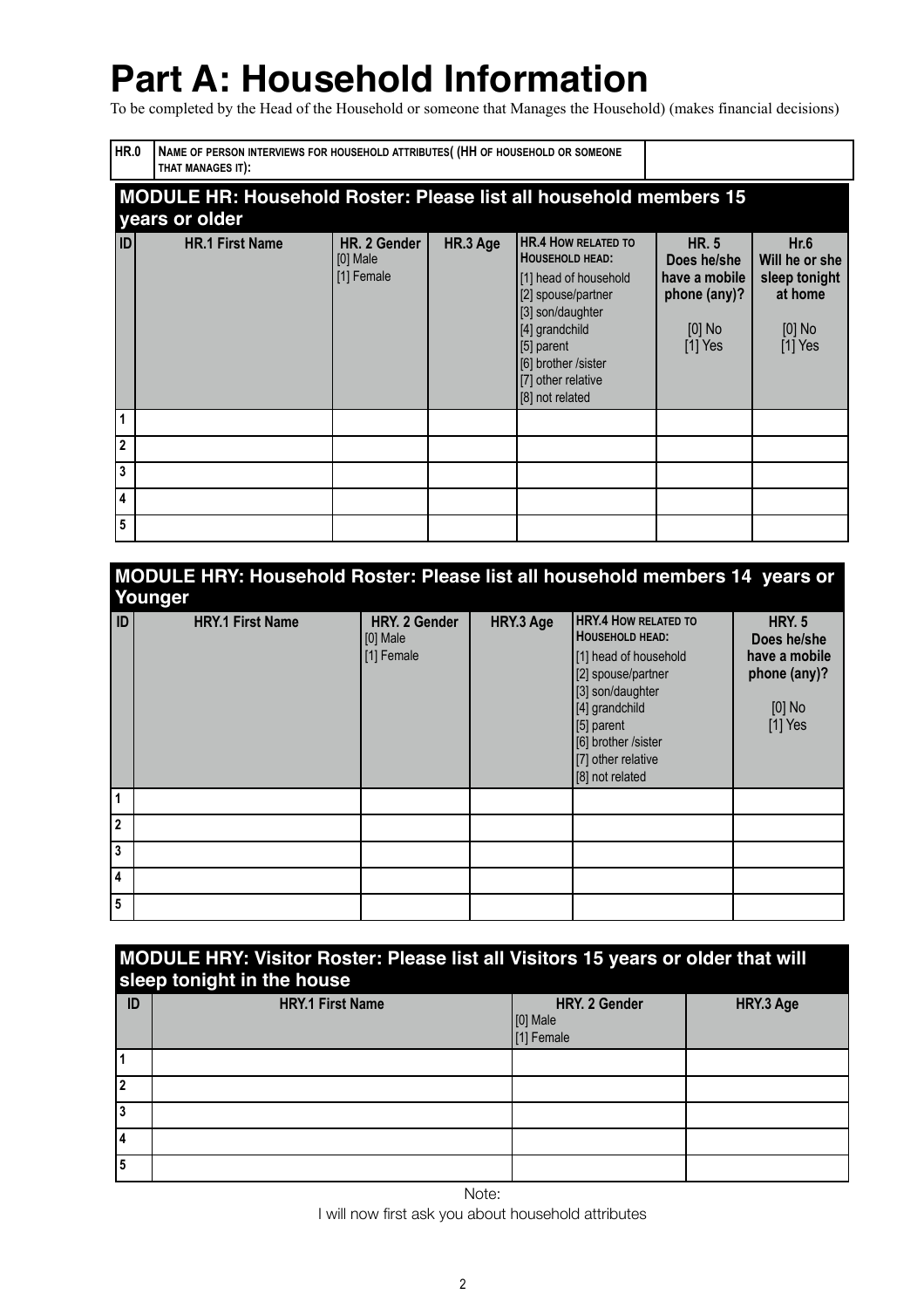|                  | <b>Module H: Household Attributes</b><br>(to be completed by the head of the household or someone that manages the household) |                                                                                                                                                                  |                                                     |                                                                                                                                                 |                                                                                         |  |
|------------------|-------------------------------------------------------------------------------------------------------------------------------|------------------------------------------------------------------------------------------------------------------------------------------------------------------|-----------------------------------------------------|-------------------------------------------------------------------------------------------------------------------------------------------------|-----------------------------------------------------------------------------------------|--|
| h.1              |                                                                                                                               | DO YOU OWN THE HOUSE YOU LIVE IN OR RENT?                                                                                                                        |                                                     | [1] Own [2] Rent                                                                                                                                | [3] Occupy (for free)                                                                   |  |
| h.2              |                                                                                                                               | WHAT KIND OF ELECTRICITY DOES THE HOUSE HAVE?<br>IF MULTIPLE, CHOSE THE ONE USED MOSTLY)                                                                         | $[0]$ No<br>[2] Generator<br>[3] Solar<br>[5] Other | [1] Main Electricity Grid                                                                                                                       |                                                                                         |  |
| h.3              | DOES THIS HOUSE HAVE PIPED WATER?                                                                                             |                                                                                                                                                                  | $[0]$ No                                            | [1]Yes, into the yard                                                                                                                           | [2]Yes, into the house                                                                  |  |
| h.4              | DOES YOUR                                                                                                                     | FIXED (LINE) TELEPHONE                                                                                                                                           | $[1]$ Yes                                           | $[0]$ No                                                                                                                                        |                                                                                         |  |
| h.5              | HOUSEHOLD HAVE<br>A WORKING?                                                                                                  | <b>REFRIGERATOR</b>                                                                                                                                              | $[1]$ Yes                                           | $[0]$ No                                                                                                                                        |                                                                                         |  |
| h.6              | (REFERRING TO                                                                                                                 | <b>RADIO</b>                                                                                                                                                     | $[1]$ Yes                                           | $[0]$ No                                                                                                                                        |                                                                                         |  |
| h.7              | <b>ITEMS THAT ARE</b><br><b>AVAILABLE FOR ALL</b>                                                                             | <b>TV</b>                                                                                                                                                        | $[1]$ Yes                                           | $[0]$ No                                                                                                                                        |                                                                                         |  |
| h.9              | <b>HOUSEHOLD</b><br>MEMBERS TO USE)                                                                                           | CAR OR TRUCK                                                                                                                                                     | $[1]$ Yes                                           | $[0]$ No                                                                                                                                        |                                                                                         |  |
| h.10             |                                                                                                                               | MOTORCYCLE / 3 WHEELER/                                                                                                                                          | $[1]$ Yes                                           | $[0]$ No                                                                                                                                        |                                                                                         |  |
| h.11             | HOW MANY                                                                                                                      | <b>DESKTOP COMPUTER</b>                                                                                                                                          |                                                     |                                                                                                                                                 |                                                                                         |  |
| h.12             | WORKING  DOES<br>YOUR HOUSEHOLD                                                                                               | LAPTOP COMPUTER                                                                                                                                                  |                                                     |                                                                                                                                                 |                                                                                         |  |
| h.13             | HAVE?                                                                                                                         | TABLET / IPAD                                                                                                                                                    |                                                     |                                                                                                                                                 |                                                                                         |  |
| h.14             |                                                                                                                               | <b>DOES THIS HOUSEHOLD HAVE A WORKING INTERNET</b><br><b>CONNECTION? (EXCLUSIVE FOR THE HOUSEHOLD AND IS</b><br><b>ACCESSIBLE TO ALL HOUSEHOLD MEMBERS)</b>      | $[1]$ Yes                                           | $[0]$ No                                                                                                                                        |                                                                                         |  |
| h.15a            | <b>IF YES PLEASE</b><br><b>SPECIFY WHICH</b>                                                                                  | <b>Mobile phones</b>                                                                                                                                             | $[1]$ Yes                                           | $[0]$ No                                                                                                                                        |                                                                                         |  |
| h.15b            | <b>ACCESS FORMS</b>                                                                                                           | <b>USB dongles Mifi</b>                                                                                                                                          | $[1]$ Yes                                           | $[0]$ No                                                                                                                                        |                                                                                         |  |
| h.15c            |                                                                                                                               | ADSL                                                                                                                                                             | $[1]$ Yes                                           | $[0]$ No                                                                                                                                        |                                                                                         |  |
| h.15d            |                                                                                                                               | <b>Fibre</b>                                                                                                                                                     | $[1]$ Yes                                           | $[0]$ No                                                                                                                                        |                                                                                         |  |
| h.15e            |                                                                                                                               | Other                                                                                                                                                            | $[1]$ Yes                                           | $[0]$ No                                                                                                                                        |                                                                                         |  |
| h <sub>15f</sub> |                                                                                                                               | HOW MANY HOUSEHOLD MEMBERS USE THE INTERNET?                                                                                                                     |                                                     |                                                                                                                                                 |                                                                                         |  |
| h15g             | <b>USE THE INTERNET?</b>                                                                                                      | HOW MANY HOUSEHOLD MEMBERS BELOW 15 YEARS OF AGE                                                                                                                 |                                                     |                                                                                                                                                 |                                                                                         |  |
| h.16             | YES PLEASE SPECIFY                                                                                                            | HAS THIS HOUSEHOLD SUBSCRIBED TO PAY TV (DSTV)? IF                                                                                                               | [1] Yes                                             | [0] No                                                                                                                                          |                                                                                         |  |
| h.17             | MIGRATED ABROAD?                                                                                                              | ARE THERE ANY IMMEDIATE FAMILY MEMBERS WHO HAVE                                                                                                                  | $[1]$ Yes                                           | $[0]$ No                                                                                                                                        |                                                                                         |  |
| h.18             | DOES THIS HOUSEHOLD RECEIVE MONEY FROM FAMILY<br>MEMBERS? IF YES WHAT IS THE MOST FREQUENT WAY OF<br><b>RECEIVING MONEY?</b>  |                                                                                                                                                                  | [5] Mobile money<br>[6] other                       | [1] In person through relative or friend<br>[2] Bus drivers / Courier service<br>[4] Bank account transfer                                      | [0] We don't receive money from anyone<br>[3] Money transfer service (eg Western Union) |  |
| h.18b            | DOES THIS HOUSEHOLD SEND MONEY TO FAMILY MEMBERS? IF<br>YES WHAT IS THE MOST FREQUENT WAY OF SENDING MONEY?                   |                                                                                                                                                                  | [5] Mobile money<br>[6] other                       | [0] We don't send money to anyone<br>[1] In person through relative or friend<br>[2] Bus drivers / Courier service<br>[4] Bank account transfer | [3] Money transfer service (eg Western Union)                                           |  |
| h.19             | ACCESS TO ONE?                                                                                                                | DOES ANYBODY IN THIS HOUSEHOLD HAVE A BANK ACCOUNT OR 1[1] Yes                                                                                                   |                                                     | $[0]$ No                                                                                                                                        |                                                                                         |  |
| h.20             |                                                                                                                               | HOW MANY PEOPLE IN THIS HOUSEHOLD RECEIVE SOCIAL GRANTS OR PENSION FROM THE STATE (EG DISABILITY, PENSION,<br>UNEMPLOYMENT, VETERAN, CHILD SUPPORT AND OTHERS )? |                                                     |                                                                                                                                                 |                                                                                         |  |
| h.20b            | MONTH)?                                                                                                                       | HOW MANY HOUSEHOLD MEMBERS RECEIVE LONG TERM MEDICAL TREATMENT (HAVE TO TAKE MEDICINE DAILY FOR AT LEAST 3                                                       |                                                     |                                                                                                                                                 |                                                                                         |  |
| h.21             |                                                                                                                               | WHAT IS THE MAIN HOUSEHOLD LANGUAGE:                                                                                                                             |                                                     |                                                                                                                                                 |                                                                                         |  |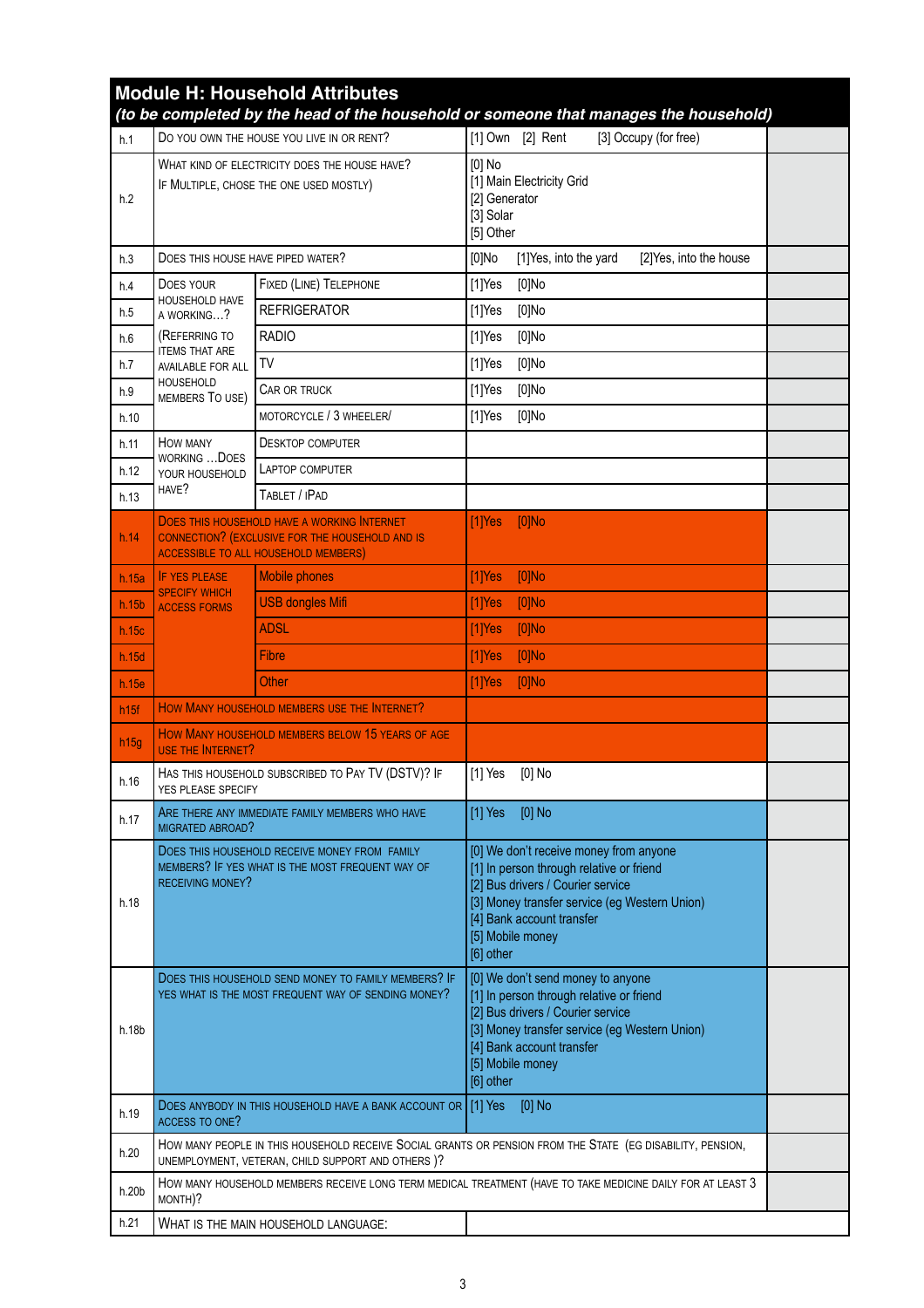| <b>Module H: Household Attributes</b><br>(to be completed by the head of the household or someone that manages the household) |                                                                       |                                                                                                                                                           |  |  |
|-------------------------------------------------------------------------------------------------------------------------------|-----------------------------------------------------------------------|-----------------------------------------------------------------------------------------------------------------------------------------------------------|--|--|
| h.22                                                                                                                          | WHAT IS THE HIGHEST EDUCATION LEVEL OF ANY HOUSEHOLD<br><b>MEMBER</b> | $[1]$ none<br>[2] primary<br>[3] secondary<br>[4] tertiary: Diploma /Certificate<br>[5] tertiary: Bachelors<br>[6] tertiary: Masters<br>[7] tertiary: PhD |  |  |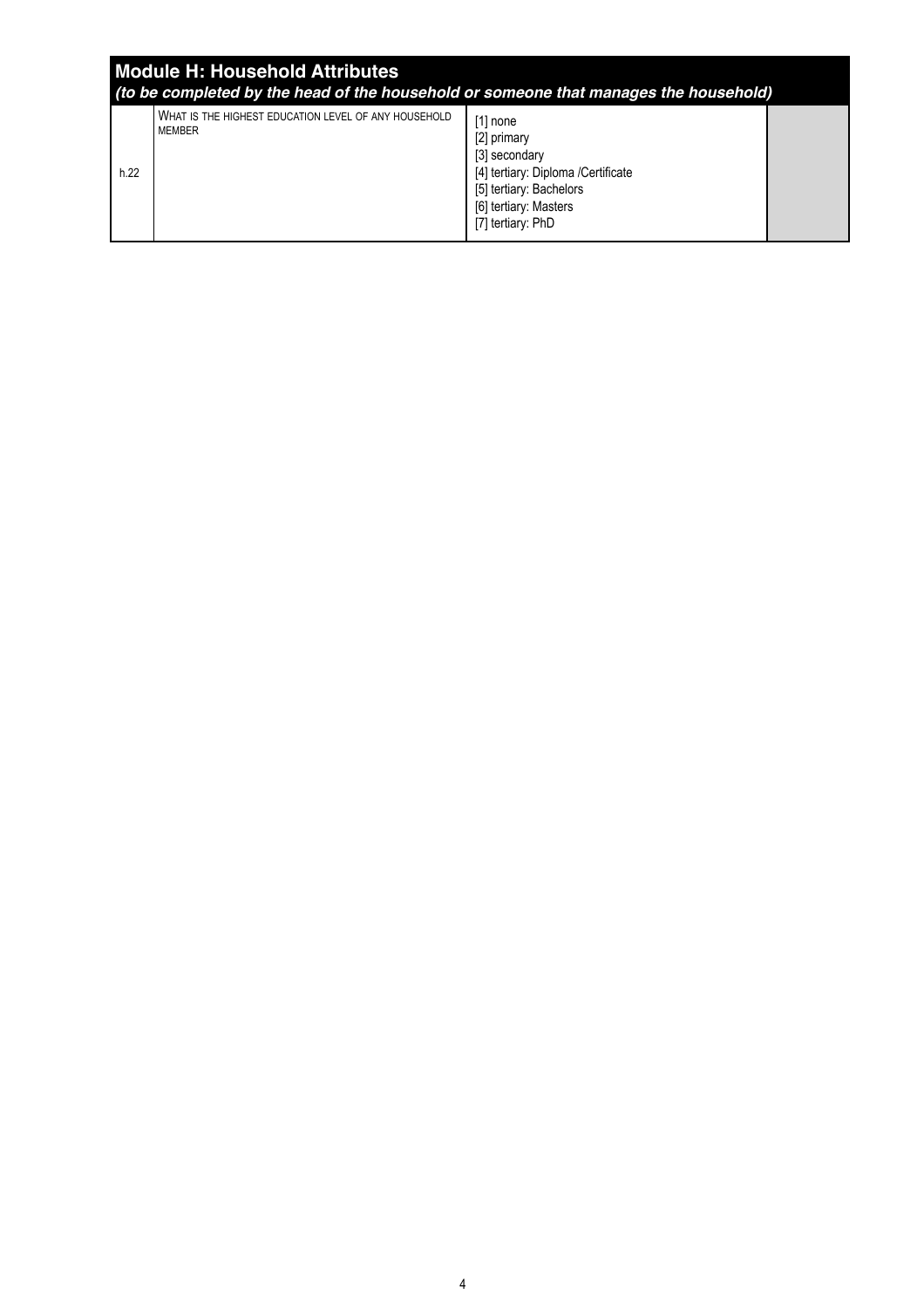## **Part B: Randomly selected Individual**

| <b>Module D: Demographic Information</b> |                                                                                                                                                                          |                                                                                                                                                                                                                                                                                   |                                                                                                      |  |  |
|------------------------------------------|--------------------------------------------------------------------------------------------------------------------------------------------------------------------------|-----------------------------------------------------------------------------------------------------------------------------------------------------------------------------------------------------------------------------------------------------------------------------------|------------------------------------------------------------------------------------------------------|--|--|
| D.1                                      | <b>FIRST NAME</b>                                                                                                                                                        |                                                                                                                                                                                                                                                                                   |                                                                                                      |  |  |
| D.2                                      | <b>GENDER</b>                                                                                                                                                            | $[0]$ male<br>[1] female                                                                                                                                                                                                                                                          |                                                                                                      |  |  |
| D.3                                      | AGE                                                                                                                                                                      |                                                                                                                                                                                                                                                                                   |                                                                                                      |  |  |
| D.4                                      | HOW ARE YOU RELATED TO HOUSEHOLD HEAD                                                                                                                                    | [1] head of household<br>[2] spouse/partner<br>3] son/daughter<br>[4] grandchild<br>[5] parent<br>[6] brother /sister<br>[7] other relative<br>[8] not related<br>[9] Visitor, not part of households                                                                             | If 9 activate<br>visitor<br><b>Household</b><br>attributes at<br>end of survey:<br><b>Module HHV</b> |  |  |
| D.5                                      | <b>MARITAL STATUS</b>                                                                                                                                                    | [1] married [2] single [3] widowed [4] divorced [5] other                                                                                                                                                                                                                         |                                                                                                      |  |  |
| D.6                                      | HIGHEST LEVEL OF SCHOOLING COMPLETED                                                                                                                                     | $[1]$ none<br>[2] primary<br>[3] secondary<br>[4] tertiary: Diploma /Certificate<br>[5] tertiary: Bachelors<br>[6] tertiary: Masters<br>[7] tertiary: PhD                                                                                                                         |                                                                                                      |  |  |
| D.7                                      | TOTAL YEARS OF SCHOOLING                                                                                                                                                 |                                                                                                                                                                                                                                                                                   |                                                                                                      |  |  |
| D.8                                      | DO YOU HAVE ANY VOCATIONAL/ PROFESSIONAL<br>CERTIFICATES?                                                                                                                | $[1]$ YES<br>$[0]$ No                                                                                                                                                                                                                                                             |                                                                                                      |  |  |
| D.9                                      | ARE YOU CURRENTLY ENROLLED IN ANY COURSES TO<br>FURTHER YOUR EDUCATION?                                                                                                  | $[1]$ YES<br>$[0]$ No                                                                                                                                                                                                                                                             |                                                                                                      |  |  |
| D.10                                     | MAIN ACTIVITY DURING LAST 6 MONTHS?                                                                                                                                      | [1] student / pupil<br>[2] unpaid house work<br>[3] retired<br>[4] unemployed seeking a job<br>[5] unemployed not looking for a job<br>[6] disabled and unable to work<br>[7] employed (salary / wage)<br>[8] self-employed with employees<br>[9] self-employed without employees |                                                                                                      |  |  |
| D.11A                                    | FOR REGULAR FULL-TIME, SELF EMPLOYMENT ALSO COUNTS)                                                                                                                      | HOW MANY HOURS A WEEK ARE YOU TYPICALLY DOING PAID WORK IN YOUR MAIN ACTIVITY? (0 IF NO PAID WORK, 40 HOURS                                                                                                                                                                       | Remove 40<br>hour limitation                                                                         |  |  |
| D.11B                                    | HOW MANY HOURS A WEEK ARE YOU DOING PAID WORK IN OTHER SIDE ACTIVITIES?                                                                                                  |                                                                                                                                                                                                                                                                                   | Remove 40<br>hour limitation                                                                         |  |  |
| D.12                                     | YEARS OF WORK EXPERIENCE (0 FOR NONE):                                                                                                                                   |                                                                                                                                                                                                                                                                                   |                                                                                                      |  |  |
| D.13                                     | DO YOU HAVE A NATIONAL ID CARD?                                                                                                                                          | $[0]$ No<br>$[1]$ YES                                                                                                                                                                                                                                                             |                                                                                                      |  |  |
| D.14                                     | DO YOU HAVE ACCESS TO A BANK ACCOUNT?                                                                                                                                    | $[0]$ No<br>[1] YES, I HAVE MY OWN BANK ACCOUNT<br>[2] I USE SOMEONE ELSE BANK ACCOUNT                                                                                                                                                                                            |                                                                                                      |  |  |
| D.15                                     | DO YOU HAVE A CREDIT OR DEBIT CARD?                                                                                                                                      | $[0]$ No<br>$[1]$ Yes                                                                                                                                                                                                                                                             |                                                                                                      |  |  |
| D.16                                     | CAN YOU READ A LETTER OR NEWSPAPER?                                                                                                                                      | [1] yes, easily [2] yes, with difficulty [3] not at all                                                                                                                                                                                                                           |                                                                                                      |  |  |
| D.17                                     | CAN YOU WRITE A LETTER?                                                                                                                                                  | [1] yes, easily [2] yes, with difficulty [3] not at all                                                                                                                                                                                                                           |                                                                                                      |  |  |
| D.18                                     | HOW OFTEN DO YOU READ NEWSPAPERS?                                                                                                                                        | [0] never [1] infrequently [2] weekly [3] daily                                                                                                                                                                                                                                   |                                                                                                      |  |  |
| D.19                                     | HOW MANY HOURS A DAY DO YOU WATCH TV ON AVERAGE (0 FOR NOT WATCHING)                                                                                                     |                                                                                                                                                                                                                                                                                   |                                                                                                      |  |  |
| D.20                                     | HOW MANY HOURS A DAY DO YOU LISTEN TO RADIO ON AVERAGE (0 FOR NOT LISTENING)                                                                                             |                                                                                                                                                                                                                                                                                   |                                                                                                      |  |  |
| D.21                                     | HAVE YOU USED A PUBLIC PHONE IN THE PAST 3<br>MONTHS? (INCLUDING UMBRELLA PHONES, CALL<br>BOXES, CONTAINER PHONES, MOBILE PHONES<br>OFFERED ON THE STREET TO MAKE CALLS) | $[1]$ YES<br>[0] No                                                                                                                                                                                                                                                               |                                                                                                      |  |  |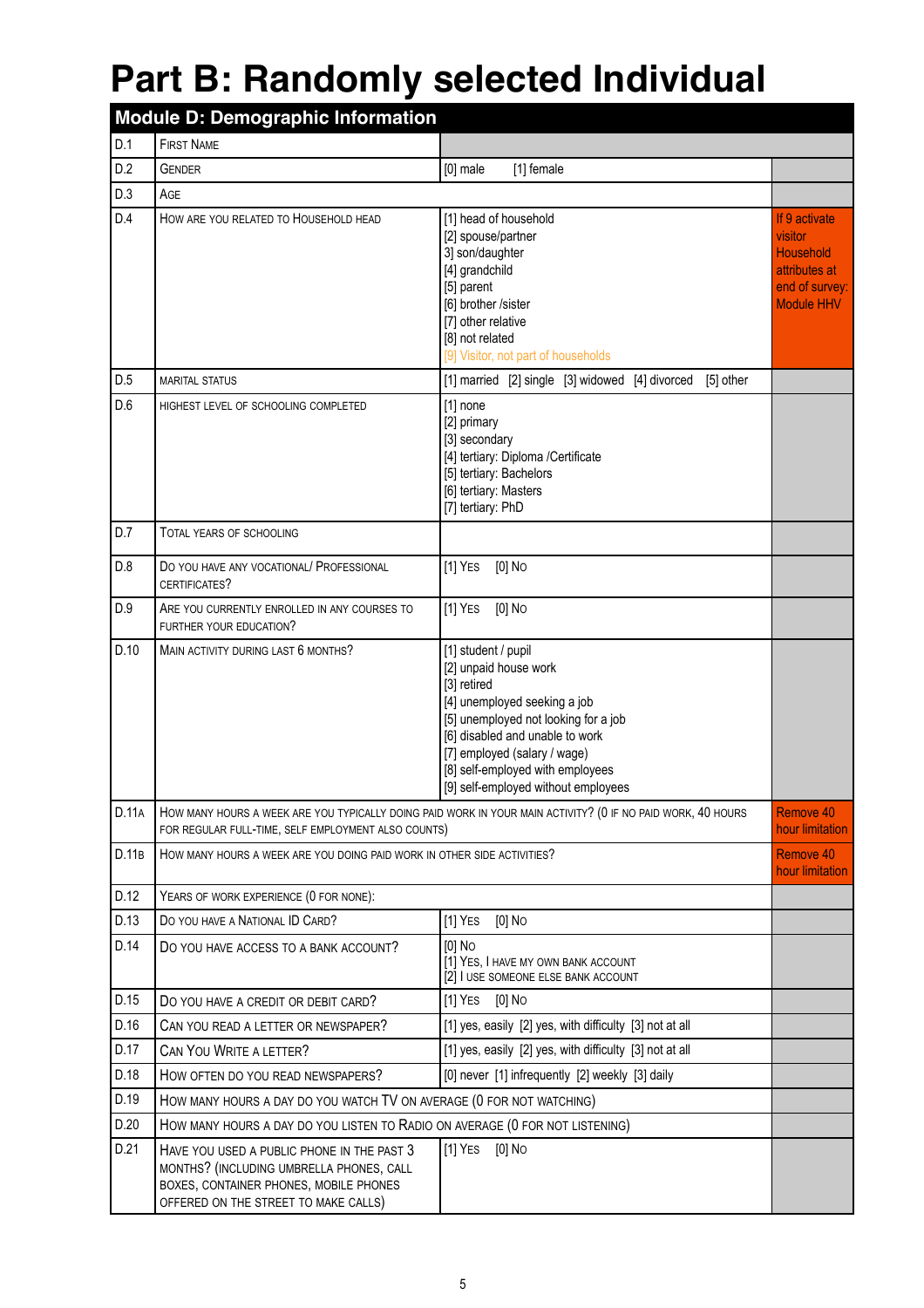| D.22 | HOW OFTEN DO YOU USE A COMPUTER (DESKTOP OR<br>LAPTOP)? | [0] Never<br>[1] Hourly<br>[2] Daily<br>[3] Every now and then |
|------|---------------------------------------------------------|----------------------------------------------------------------|
| D.23 | Do you own a personal Desktop computer or<br>Laptop??   | [0] No<br>II <sup>1</sup> ] Yes                                |

|       |                                                                                                                                                                                   | <b>Module IE: Income and Expenditure</b>                                                                                                           |  |  |  |
|-------|-----------------------------------------------------------------------------------------------------------------------------------------------------------------------------------|----------------------------------------------------------------------------------------------------------------------------------------------------|--|--|--|
| IE.1  | HOW MUCH INCOME                                                                                                                                                                   | SALARY OR WAGE (AFTER TAX OR NET SALARY)                                                                                                           |  |  |  |
| IE.2  | DO YOU HAVE EVERY<br><b>MONTH IN TERMS</b>                                                                                                                                        | AGRICULTURAL PRODUCE AND FARMING                                                                                                                   |  |  |  |
| IE.3  | $OF$ ?                                                                                                                                                                            | VENDING / TRADING (BUYING AND SELLING)                                                                                                             |  |  |  |
| IE.4  | (READ OUT TO                                                                                                                                                                      | WORK YOU ARE DOING AT HOME                                                                                                                         |  |  |  |
| IE.5  | RESPONDENT)                                                                                                                                                                       | <b>INCOME FROM YOUR BUSINESS</b>                                                                                                                   |  |  |  |
| IE.6  | (IF VARYING ASK FOR                                                                                                                                                               | <b>PROPERTY INCOME / LETTING</b>                                                                                                                   |  |  |  |
| IE.7  | TYPICAL OR AVERAGE,<br>ASSIST WITH AVERAGE                                                                                                                                        | PENSION, SOCIAL GRANT                                                                                                                              |  |  |  |
| IE.8  | IF NEEDED)                                                                                                                                                                        | ALLOWANCE (OTHER HOUSEHOLD MEMBER OR FAMILY, MAINTENANCE PAYMENT)                                                                                  |  |  |  |
| IE.9  |                                                                                                                                                                                   | <b>SCHOLARSHIPS</b>                                                                                                                                |  |  |  |
| IE.10 |                                                                                                                                                                                   | <b>INVESTMENTS</b>                                                                                                                                 |  |  |  |
| IE.11 |                                                                                                                                                                                   | <b>OTHER</b>                                                                                                                                       |  |  |  |
| IE.12 |                                                                                                                                                                                   | TOTAL INCOME IS CALCULATED BY DEVICE CONFIRM WITH RESPONDENTS                                                                                      |  |  |  |
| IE.13 |                                                                                                                                                                                   | HOW MUCH DO YOU CONTRIBUTE TO HOUSEHOLD EXPENSES EVERY MONTH?                                                                                      |  |  |  |
| IE.14 | CONSULTING ANYONE)?                                                                                                                                                               | HOW MUCH MONEY DO YOU HAVE TYPICALLY FOR YOUR FREE DISPOSAL IN A MONTH (SPEND WITHOUT                                                              |  |  |  |
| IE.15 |                                                                                                                                                                                   | IN TERMS OF MOBILE PHONE EXPENDITURE: COULD YOU TELL ME HOW MUCH YOU SPENT LAST MONTH FOR<br>VOICE, SMS AND DATA IN TOTAL (AIRTIME, SUBSCRIPTION)? |  |  |  |
|       | (=0 IF DOES NOT USE MOBILE PHONES;<br>IF SOMEONE ELSE IS PAYING, STILL ENTER THE AMOUNT AND CAPTURE IT ALSO UNDER ALLOWANCE)                                                      |                                                                                                                                                    |  |  |  |
| IE.16 | IN TERMS OF MOBILE PHONE EXPENDITURE: COULD YOU TELL ME HOW MUCH YOU SPENT LAST MONTH ON<br>DATA ONLY ( DEDICATED TOP-UP OR DATA BUNDLES E.G.) (=0 IF DOES NOT USE MOBILE PHONES) |                                                                                                                                                    |  |  |  |
| IE.17 |                                                                                                                                                                                   | INCOME - EXPENDITURE - AUTOMATICALLY CALCULATED                                                                                                    |  |  |  |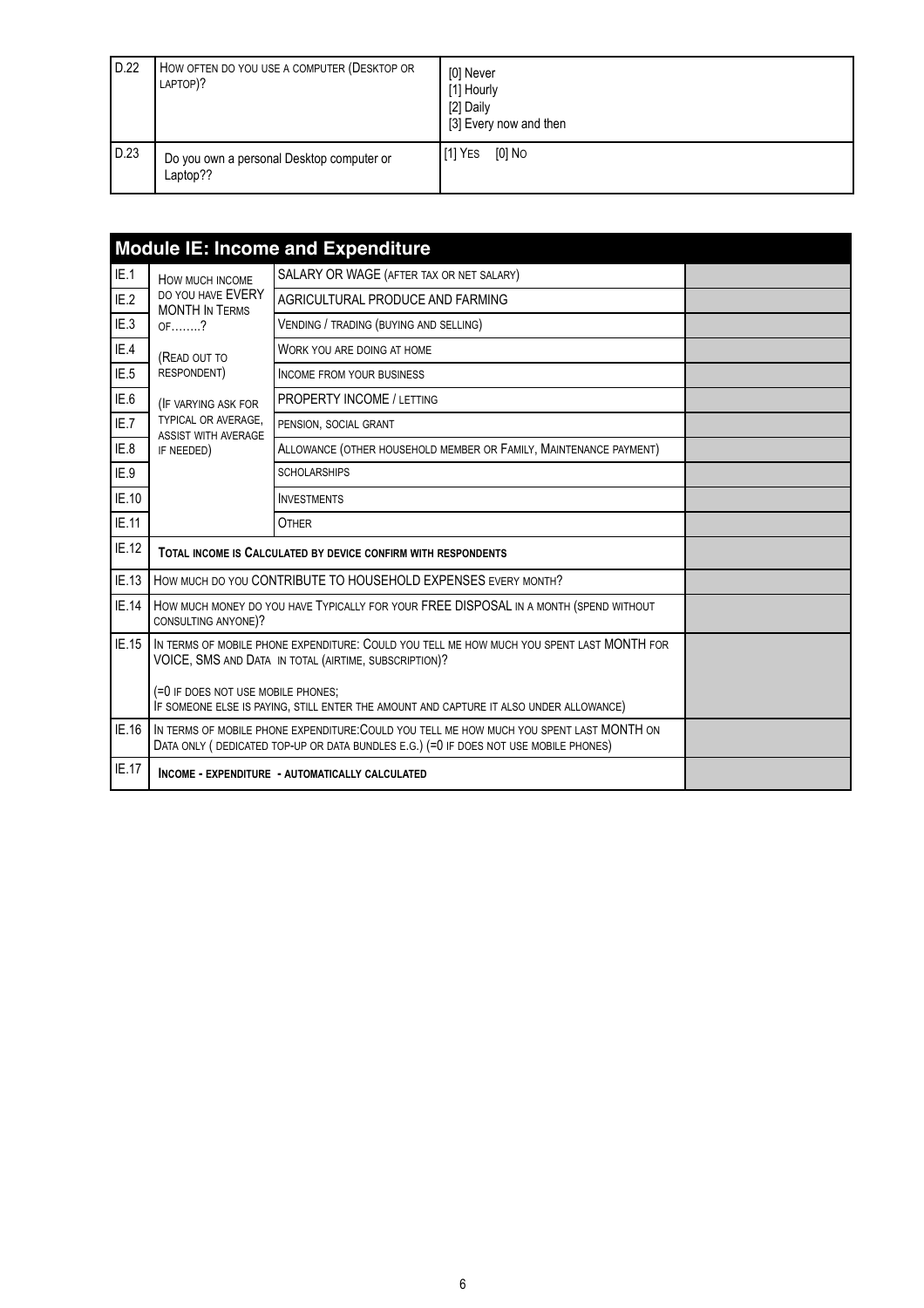|      | <b>Module F: Social activities</b>                                                                                                                                                                                                                                                                                                                           |                                                                                              |                                                                                              |                       |  |
|------|--------------------------------------------------------------------------------------------------------------------------------------------------------------------------------------------------------------------------------------------------------------------------------------------------------------------------------------------------------------|----------------------------------------------------------------------------------------------|----------------------------------------------------------------------------------------------|-----------------------|--|
| F.1  | DO YOU VOTE REGULARLY IN ELECTIONS?                                                                                                                                                                                                                                                                                                                          |                                                                                              | [0] Never<br>[1] Yes, sometimes<br>[2] Yes, always<br>[3] not applicable                     | Delete fror<br>Rwanda |  |
| F.2  | DO YOU HOLD ANY VOLUNTEER POSITION?                                                                                                                                                                                                                                                                                                                          |                                                                                              | $[0]$ No<br>$[1]$ yes                                                                        |                       |  |
| F.3  | HOW DO YOU RELATE TO<br>PEOPLE IN YOUR COMMUNITY?<br>PLEASE TELL ME WHETHER                                                                                                                                                                                                                                                                                  | A. MOST PEOPLE I KNOW LIVE NEAR<br>ME (NEIGHBOURHOOD) AND KNOW<br><b>EACH OTHER</b>          | [1] Do not agree [2] Not sure [3] Agree                                                      |                       |  |
| F.4  | YOU AGREE OR DISAGREE WITH<br>THE FOLLOWING STATEMENTS:                                                                                                                                                                                                                                                                                                      | B. I KNOW MANY PEOPLE WHO HAVE<br>DIFFERENT BACKGROUNDS TO ME                                | [1] Do not agree [2] Not sure [3] Agree                                                      |                       |  |
| F.5  | (EXPLAIN TO ENUMERATOR<br>THAT COMMUNITY MEANS                                                                                                                                                                                                                                                                                                               | C. I PREFER TO BE ALONE                                                                      | [1] Do not agree [2] Not sure [3] Agree                                                      |                       |  |
| F.6  | PHYSICAL OR BY INTEREST)                                                                                                                                                                                                                                                                                                                                     | D. FIND NEW FRIENDS QUICKLY<br>WHEREVER I GO                                                 | [1] Do not agree [2] Not sure [3] Agree                                                      |                       |  |
| F.7  | THINKING ABOUT YOUR 5                                                                                                                                                                                                                                                                                                                                        | HAVE A MOBILE PHONE (MIN 0 MAX 5)                                                            |                                                                                              |                       |  |
| F.8  | CLOSEST FRIENDS, (EXCLUDING<br><b>HOUSEHOLD MEMBERS) HOW</b>                                                                                                                                                                                                                                                                                                 | HAVE AN EMAIL ADDRESS (MIN 0 MAX 5)                                                          |                                                                                              |                       |  |
| F.9  | MANY OF THEM                                                                                                                                                                                                                                                                                                                                                 | USE AN ONLINE SOCIAL NETWORK LIKE FACEBOOK OR TWITTER (MIN 0 MAX 5)                          |                                                                                              |                       |  |
| F.10 | (99 IF THEY DON'T KNOW)                                                                                                                                                                                                                                                                                                                                      | USE INSTANT MESSAGING LIKE WHATSAPP, VIBER OR BBM (MIN 0 MAX 5)                              |                                                                                              |                       |  |
| F.11 | MEMBERS)?                                                                                                                                                                                                                                                                                                                                                    | HOW MANY HOURS LEISURE TIME DO YOU HAVE WITH FRIENDS FACE TO FACE IN A WEEK? (EXCL HOUSEHOLD |                                                                                              |                       |  |
| F.12 | (RELIGIOUS, POLITICAL, SPORT)                                                                                                                                                                                                                                                                                                                                |                                                                                              | DURING A TYPICAL WEEK HOW MANY HOURS DO YOU SPEND IN TOTAL FACE TO FACE WITH INTEREST GROUPS |                       |  |
| F.13 | WHEN IT COMES TO TECHNOLOGY,<br>[0] I never need help<br>IF YOU NEED HELP, DO YOU?<br>[1] ask a neighbour or friend<br><b>FIRST</b><br>[2] call someone I know<br>[3] contact technical support<br>[4] Go to a shop to get help<br>[5] look for answer on the Internet<br>[6] fiddle until it works<br>[7] I ignore it and move on with my life<br>[8] Other |                                                                                              |                                                                                              |                       |  |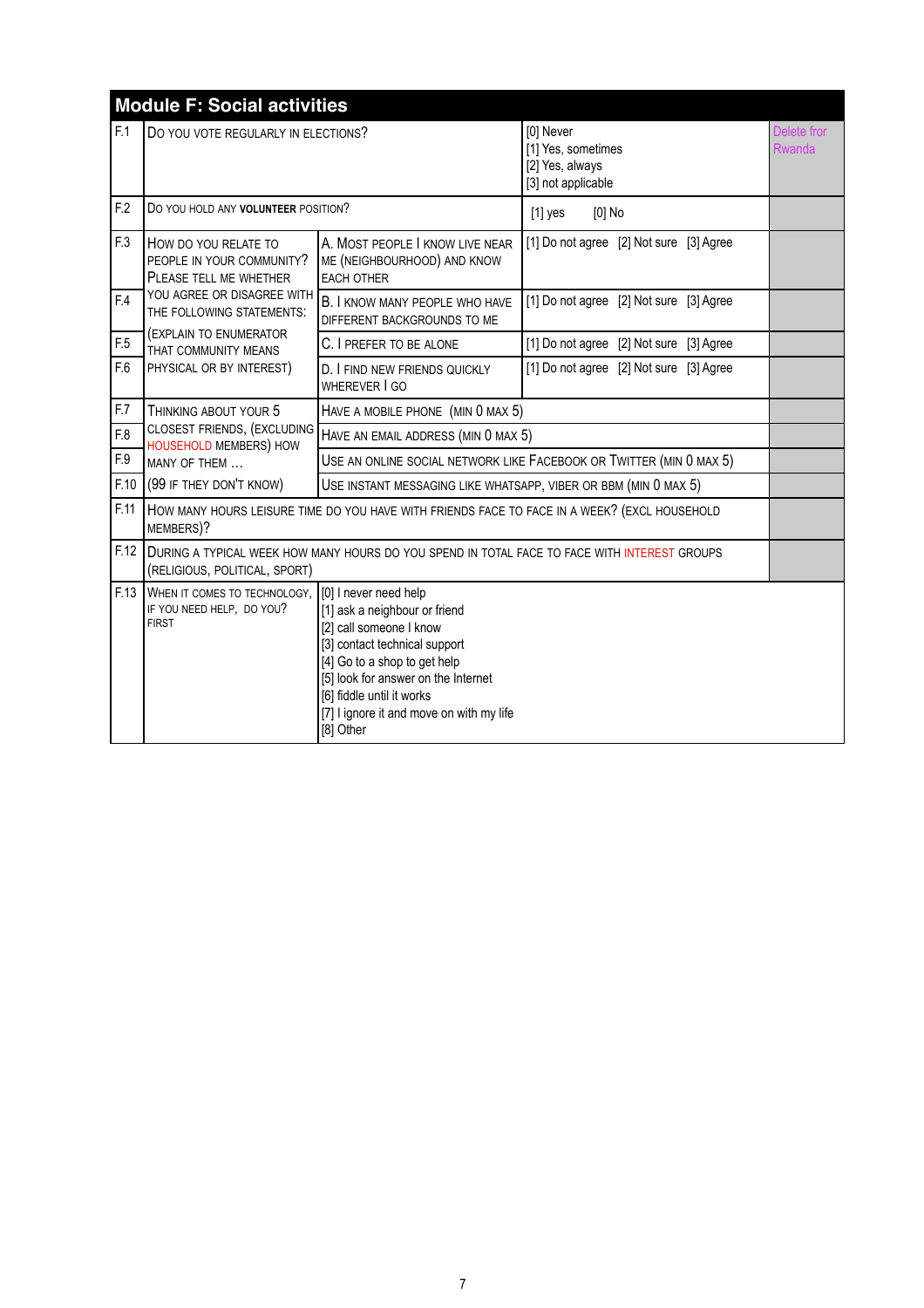|             | <b>Module M: Mobile Phone</b>                                                                                                                                                 | (Skip to NM.1 if M.1=0)                                                                                                                                                                                                                                                                                          |                                             |
|-------------|-------------------------------------------------------------------------------------------------------------------------------------------------------------------------------|------------------------------------------------------------------------------------------------------------------------------------------------------------------------------------------------------------------------------------------------------------------------------------------------------------------|---------------------------------------------|
| M.1         | DO YOU OWN A MOBILE PHONE?                                                                                                                                                    | $[1]$ yes<br>$[0]$ No                                                                                                                                                                                                                                                                                            |                                             |
| M.2         | WHAT PHONE IS IT?<br>(IF NOT SURE ASK RESPONDENT TO SHOW YOU THE<br><b>PHONE</b>                                                                                              | [1] basic phone<br>[2] feature phone<br>[3] smartphone                                                                                                                                                                                                                                                           | <b>SHOW</b><br><b>CARD</b><br><b>PHONES</b> |
| M.3         | $(SKIP IF M2 = 3)$<br>TO BE ASKED FROM THOSE WHO DO NOT OWN ANY<br><b>SMARTPHONES</b><br>PLEASE TELL ME THE PRIMARY REASON WHY YOU<br>HAVE CHOSEN NOT TO OBTAIN A SMARTPHONE? | [1] I DO NOT NEED ONE (A FEATURE/BASIC PHONE IS SUFFICIENT FOR ME)<br>[2] I CANNOT AFFORD ONE/IT IS TOO EXPENSIVE<br>[3] IT IS TOO COMPLICATED FOR ME/I DO NOT KNOW HOW TO USE ONE<br>[4] I WAS NOT ALLOWED TO GET ONE<br>[5] THEY ARE NOT AVAILABLE WHERE I LIVE<br>[6] I DO NOT KNOW WHAT THAT IS<br>[7] OTHER |                                             |
| M.4         |                                                                                                                                                                               | WHEN DID YOU GET YOUR FIRST EVER MOBILE CONNECTION (I.E., WORKING HANDSET AND SIM CARD)? [RECORD YEAR]                                                                                                                                                                                                           |                                             |
| M.5         | IS YOUR MOBILE PHONE (MAIN SIM CARD)?                                                                                                                                         | [1] prepaid<br>[2] postpaid (contract)                                                                                                                                                                                                                                                                           |                                             |
| M.6         | ARE THE PEOPLE THAT YOU CALL MOST OFTEN ON<br>THE SAME NETWORK AS YOU?                                                                                                        | [0] No [1] yes [2] don't know                                                                                                                                                                                                                                                                                    |                                             |
| M.8         | HOW MANY ACTIVE SIM CARDS DO YOU HAVE, (SIM CARDS THAT YOU USED IN LAST 30 DAYS)?                                                                                             |                                                                                                                                                                                                                                                                                                                  |                                             |
| M.7         | WHAT IS THE NAME OF YOUR MAIN OPERATOR (SIM CARD YOU USE MOST OFTEN)                                                                                                          |                                                                                                                                                                                                                                                                                                                  |                                             |
|             | SKIP M.13 TO M18 IF M.8 =1                                                                                                                                                    |                                                                                                                                                                                                                                                                                                                  |                                             |
|             | <b>WHAT MAKES YOU CHANGE YOUR SIM CARDS:</b>                                                                                                                                  |                                                                                                                                                                                                                                                                                                                  |                                             |
| M.13        | TO MAKE USE OF CHEAPER ON-NET CALLS (CALLS<br>ON THE SAME NETWORK)?                                                                                                           | $[1]$ yes<br>[0] No                                                                                                                                                                                                                                                                                              |                                             |
| M.13B       | IF YES, TO WHICH OPERATOR DO YOU SWITCH TO:                                                                                                                                   |                                                                                                                                                                                                                                                                                                                  |                                             |
| M.14        | TO TAKE ADVANTAGE OF PROMOTIONS AND BETTER<br>PRICES?                                                                                                                         | $[0]$ No<br>$[1]$ yes                                                                                                                                                                                                                                                                                            |                                             |
| M.14B       | IF YES, TO WHICH OPERATOR DO YOU SWITCH TO:                                                                                                                                   |                                                                                                                                                                                                                                                                                                                  |                                             |
| M.15        | IN CASE OF RECEPTION PROBLEM?                                                                                                                                                 | $[0]$ No<br>$[1]$ yes                                                                                                                                                                                                                                                                                            |                                             |
| M.15B       | IF YES, TO WHICH OPERATOR DO YOU SWITCH TO:                                                                                                                                   |                                                                                                                                                                                                                                                                                                                  |                                             |
| M.16        | TO MAKE USE OF FREE SOCIAL MEDIA (FACEBOOK,<br>WHATSAPP ETC)                                                                                                                  | $[1]$ yes<br>$[0]$ No                                                                                                                                                                                                                                                                                            |                                             |
| M.16B       | IF YES, TO WHICH OPERATOR DO YOU SWITCH TO:                                                                                                                                   |                                                                                                                                                                                                                                                                                                                  |                                             |
| M.17        | DO YOU HAVE A DEDICATED SIM CARD FOR DATA<br>USE                                                                                                                              | $[0]$ No<br>$[1]$ yes                                                                                                                                                                                                                                                                                            |                                             |
| M.17B       | IF YES, TO WHICH OPERATOR DO YOU SWITCH TO:                                                                                                                                   |                                                                                                                                                                                                                                                                                                                  |                                             |
| M.18        | HAVE YOU INSTALLED MOBILE APPLICATIONS ON<br>YOUR PHONE                                                                                                                       | $[0]$ No<br>[1] Yes, by myself through app store (Google Play, iTunes etc)<br>[2] Yes, by taking phone to a Phone-shop<br>[3] Yes, through help of a friend                                                                                                                                                      |                                             |
|             | ARE YOU USING THESE TYPES OF MOBILE APPS ON YOUR PHONE (SKIP IF M.2 = 1)                                                                                                      | [1] Yes, daily [2] weekly [3] Yes, occasionally<br>[0] Never                                                                                                                                                                                                                                                     |                                             |
| M.19        |                                                                                                                                                                               | SOCIAL NETWORKING APPS (SUCH AS FACEBOOK, WHATSAPP, INSTAGRAM, SNAPCHAT, TWITTER, LINKEDIN, LINE ?)                                                                                                                                                                                                              |                                             |
| M.20        | GAME APPS (PUZZLES, CHARADES, ETC.)                                                                                                                                           |                                                                                                                                                                                                                                                                                                                  |                                             |
| M.21        | TRANSPORT APPS (PUBLIC TRANSPORTATION INFO, TAXIS, UBER)                                                                                                                      |                                                                                                                                                                                                                                                                                                                  |                                             |
| M.22        | BUSINESS APPS (CALCULATE, CONVERT, TRANSLATE, ETC.)                                                                                                                           |                                                                                                                                                                                                                                                                                                                  |                                             |
| M.23        | ENTERTAINMENT APPS (MOVIE TRAILERS, CELEBRITY GOSSIP, RADIO STATION GUIDES,)                                                                                                  |                                                                                                                                                                                                                                                                                                                  |                                             |
| M.24        | NEWS APPS (LOCAL NEWS, NATIONAL HEADLINES, TECHNOLOGY ANNOUNCEMENTS, SPORT)                                                                                                   |                                                                                                                                                                                                                                                                                                                  |                                             |
| M.25        | EDUCATIONAL APPLICATIONS (DICTIONARY, LEARNING TOOLS)                                                                                                                         |                                                                                                                                                                                                                                                                                                                  |                                             |
| M.26        | SEARCH TOOL APPS (DIRECTIONS, PHONE NUMBERS, RECIPES, ETC.)                                                                                                                   |                                                                                                                                                                                                                                                                                                                  |                                             |
| M.27        | WEATHER APPS (LOCAL FORECASTS, NATURAL DISASTER UPDATES)                                                                                                                      |                                                                                                                                                                                                                                                                                                                  |                                             |
| M.28        |                                                                                                                                                                               | VOICE OR MESSAGING APPS (WHATSAPP, SKYPE, VIPER, LINE, TALKRAY, TELEGRAM, FACEBOOK MESSENGER)                                                                                                                                                                                                                    |                                             |
| M.29        | TRADING APPS (SELLING AND BUYING ONLINE)                                                                                                                                      |                                                                                                                                                                                                                                                                                                                  |                                             |
| <b>M29B</b> | <b>HEALTH APPS</b>                                                                                                                                                            |                                                                                                                                                                                                                                                                                                                  |                                             |
| M29c        | DATING APPS (TINDER ETC)                                                                                                                                                      |                                                                                                                                                                                                                                                                                                                  |                                             |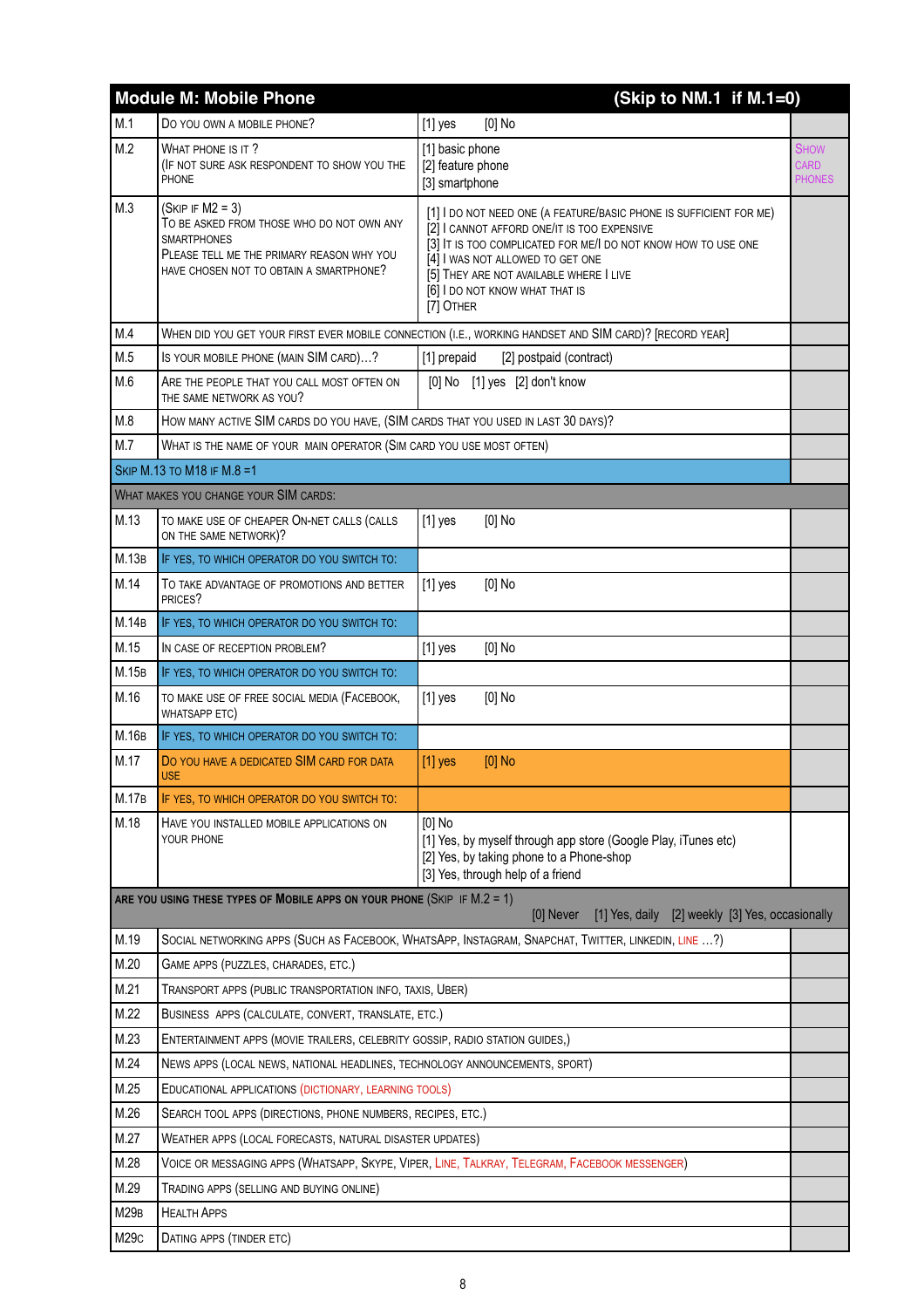| M.30 | DO YOU EVER USE MOBILE MONEY SERVICES<br>(MOBILE PHONE FOR FINANCIAL TRANSACTIONS) TO<br>SEND OR RECEIVE MONEY (MPESA, E-WALLET)?   | [0] No<br>[1] Yes, mobile banking<br>[2] Yes, mobile money<br>[3] Yes, both |  |
|------|-------------------------------------------------------------------------------------------------------------------------------------|-----------------------------------------------------------------------------|--|
| M.31 | IS THERE ANYTHING THAT PREVENTS YOU FROM<br>USING YOUR MOBILE PHONE MORE?                                                           |                                                                             |  |
| M.32 | DO YOU HAVE MORE OR LESS CONTACT WITH THE                                                                                           | <b>FRIENDS</b>                                                              |  |
| M.33 | FOLLOWING GROUPS BECAUSE OF YOUR MOBILE<br>PHONE?                                                                                   | FAMILY                                                                      |  |
| M.34 | $[1]$ Less                                                                                                                          | <b>WORK COLLEAGUES / CLASS MATES</b>                                        |  |
| M.35 | [2] THE SAME                                                                                                                        | <b>LOCAL COMMUNITY</b>                                                      |  |
| M.36 | $[3]$ MORE                                                                                                                          | SOCIAL AND POLITICAL GROUPS                                                 |  |
|      | [4] NA                                                                                                                              |                                                                             |  |
| M.37 | HAVE YOU EVER USED YOUR PHONE IN CASE OF AN<br>EMERGENCY TO CONTACT THE POLICE, MEDICAL<br>EMERGENCY SERVICES, OR THE FIRE STATION? | $[0]$ No<br>$[1]$ yes                                                       |  |
| M.38 | HAVE YOU EVER USED YOU PHONE TO FIND OUT<br>ABOUT SAFETY ISSUES AND TO ALERT PEOPLE?                                                | $[0]$ No<br>$[1]$ yes                                                       |  |
| M.39 | DO YOU RECEIVE INFORMATION RELATED TO HEALTH<br>OR HEALTH SERVICES ON YOUR MOBILE PHONE?                                            | $[0]$ No<br>$[1]$ yes                                                       |  |

|              | <b>Module NM: No Mobile Phone</b>                                   |                                                                                                                    |             | $(Ask if M.1 = 0)$ |
|--------------|---------------------------------------------------------------------|--------------------------------------------------------------------------------------------------------------------|-------------|--------------------|
| <b>NM.1</b>  | WHY DON'T YOU HAVE A                                                | I CANNOT AFFORD A MOBILE PHONE                                                                                     | [1]Yes[0]No |                    |
| NM.1B        | MOBILE PHONE?                                                       | <b>DONT NEED IT</b>                                                                                                | [1]Yes[0]No |                    |
| <b>NM.2</b>  |                                                                     | NO MOBILE COVERAGE WHERE I LIVE                                                                                    | [1]Yes[0]No |                    |
| NM.3         |                                                                     | NO ELECTRICITY AT HOME TO CHARGE THE MOBILE PHONE                                                                  | [1]Yes[0]No |                    |
| NM.4         |                                                                     | MY PHONE IS BROKEN                                                                                                 | [1]Yes[0]No |                    |
| NM.5         |                                                                     | MY PHONE GOT STOLEN                                                                                                | [1]Yes[0]No |                    |
| NM.6         |                                                                     | DONT KNOW HOW TO USE IT                                                                                            | [1]Yes[0]No |                    |
| NM.6B        |                                                                     | AM NOT ALLOWED TO OWN ONE                                                                                          | [1]Yes[0]No |                    |
| NM.6c        |                                                                     | PRIVACY CONCERNS                                                                                                   | [1]Yes[0]No |                    |
| <b>NM.7</b>  |                                                                     | DID YOU USE A MOBILE PHONE IN THE PAST THREE MONTHS?                                                               | [1]Yes[0]No |                    |
| NM.8         | DO YOU HAVE ANY ACTIVE SIM CARDS, IF YES HOW MANY?                  |                                                                                                                    |             |                    |
| <b>NM.9</b>  | DO YOU PLAN TO GET A<br>MOBILE PHONE IN THE<br>FUTURE? IF YES WHEN? | $[0]$ No<br>[1] Yes, within the next 6 months<br>[2] Yes, within the next year<br>[3] Yes, within the next 2 years |             |                    |
| NM.10        |                                                                     | HOW MUCH WOULD YOU BE WILLING AND ABLE TO SPEND MONTHLY ON AIRTIME (VOICE, SMS AND DATA)                           |             |                    |
| <b>NM.11</b> | <b>CHANGE YOUR LIFE?</b>                                            | IMAGINE YOU COULD HAVE A SMART PHONE AND SUFFICIENT MONEY FOR AIRTIME AND DATA, HOW WOULD THAT                     |             |                    |

#### **MODULE MM: MOBILE MONEY MM.0** DO YOU KNOW WHAT MOBILE MONEY IS? **In the state of the set of the set of skip module if**  $[1]$ **Yes**  $[0]$ **No <b>Skip module if person does not know what mobile money is, probe for MPESA and e\_wallet** MM.1 **HAVE YOU EVER USED MOBILE MONEY SERVICES (MPESA OR E-WALLET)?** [1]Yes [0]No **Skip MM.2 to MM. 32 if NO (continue with MM.33) MM.2 COMPARING MOBILE MONEY TRANSFERS WITH OTHER MEANS OF SENDING OR RECEIVING MONEY, IS IT?** [1] easier [2] same [3] more difficult **MM.3**  $\begin{bmatrix} \text{MOBILE MONEY} \\ - \end{bmatrix}$   $\begin{bmatrix} 1 \end{bmatrix}$  safer [2] same [3] less safe **MM.4 OTHER MEANS OF** [1] more trustworthy [2] same [3] less trustworthy **MM.5** SENDING OR [1] more convenient [2] same [3] less convenient **MM.6** IS IT? [1] faster [2] same [3] slower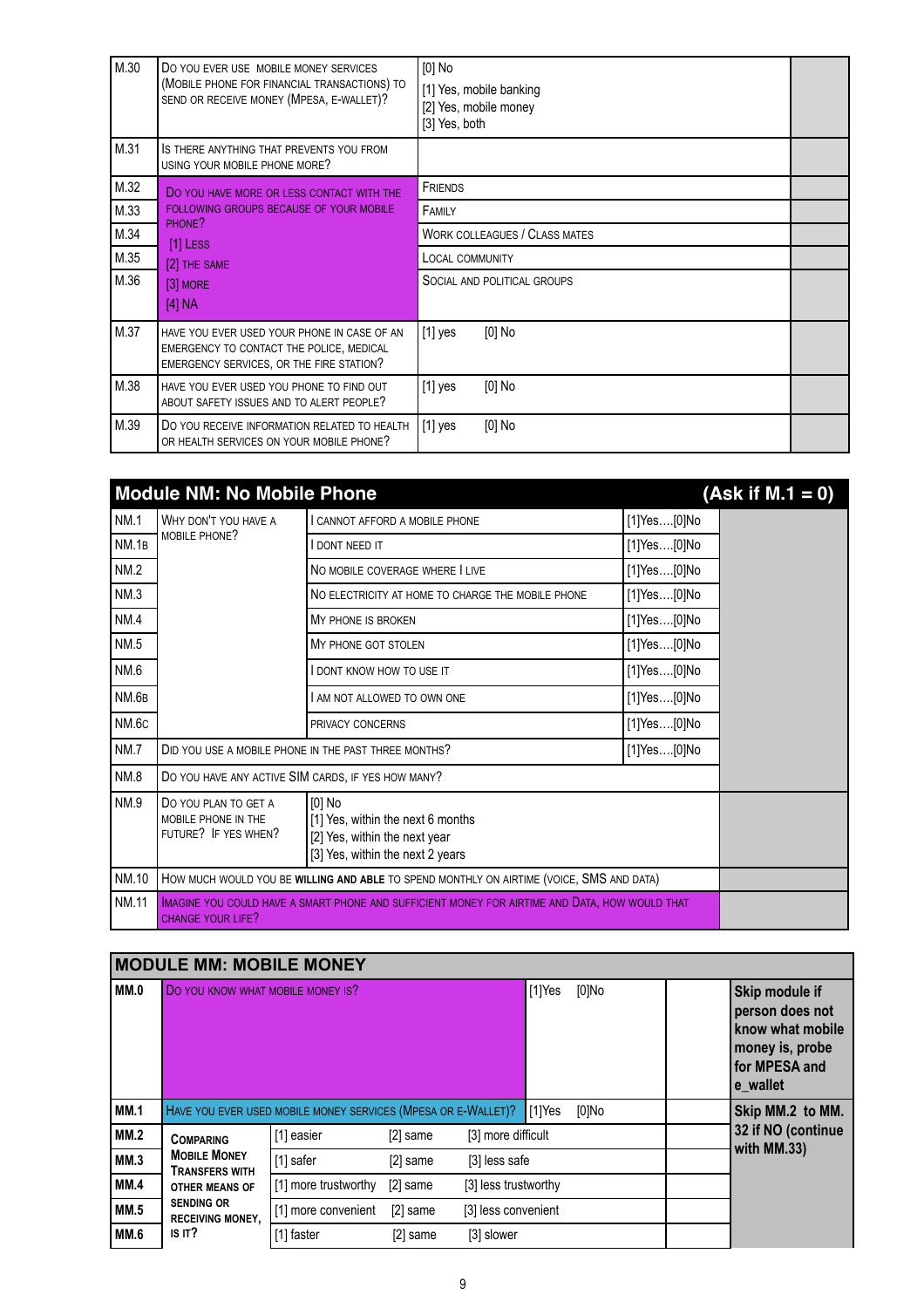|              | <b>MODULE MM: MOBILE MONEY</b>                                  |                         |                                                                                                               |                                                           |                               |        |                             |
|--------------|-----------------------------------------------------------------|-------------------------|---------------------------------------------------------------------------------------------------------------|-----------------------------------------------------------|-------------------------------|--------|-----------------------------|
| <b>MM.7</b>  |                                                                 | [1] cheaper             | $[2]$ same<br>[3] more expensive                                                                              |                                                           |                               |        |                             |
| <b>MM.8</b>  |                                                                 |                         | FOR HOW LONG HAVE YOU USED MOBILE MONEY (IN MONTHS)?                                                          |                                                           |                               | months |                             |
| MM.9         |                                                                 |                         | WHAT IS THE NAME OF YOUR MAIN MOBILE MONEY SERVICE PROVIDER?                                                  |                                                           |                               |        |                             |
| <b>MM.10</b> | <b>WHAT DO YOU</b>                                              | <b>AIRTIME TOP UP</b>   |                                                                                                               | $[1]$ Yes                                                 | $[0]$ No                      |        |                             |
| <b>MM.11</b> | <b>USE MOBILE</b><br><b>MONEY</b>                               | <b>SALARY PAYMENTS</b>  |                                                                                                               | $[1]$ Yes                                                 | $[0]$ No                      |        |                             |
| <b>MM.12</b> | TRANSFERS FOR?                                                  | <b>BILL PAYMENTS</b>    |                                                                                                               | $[1]$ Yes                                                 | $[0]$ No                      |        |                             |
| <b>MM.13</b> |                                                                 |                         | <b>INSURANCE PAYMENTS</b>                                                                                     | $[1]$ Yes                                                 | $[0]$ No                      |        |                             |
| <b>MM.14</b> |                                                                 | <b>RECEIVE PAYMENTS</b> |                                                                                                               | $[1]$ Yes                                                 | $[0]$ No                      |        |                             |
| <b>MM.15</b> |                                                                 |                         | <b>RECEIVE YOUR PENSION</b>                                                                                   | $[1]$ Yes                                                 | [0]No                         |        |                             |
| <b>MM.16</b> |                                                                 |                         | OTHER, PLEASE SPECIFY                                                                                         |                                                           |                               |        |                             |
| <b>MM.17</b> |                                                                 |                         | WHAT IS THE LARGEST AMOUNT OF MOBILE MONEY YOU HAVE EVER SENT OR RECEIVED?                                    |                                                           |                               |        |                             |
| <b>MM.18</b> |                                                                 |                         | WHAT IS THE SMALLEST AMOUNT OF MOBILE MONEY YOU HAVE SENT OR RECEIVED?                                        |                                                           |                               |        |                             |
| <b>MM.19</b> |                                                                 |                         | How much money do you usually send in one transaction?                                                        |                                                           |                               |        |                             |
| <b>MM.20</b> |                                                                 |                         | How much money do you usually receive in one transaction?                                                     |                                                           |                               |        |                             |
| <b>MM.21</b> |                                                                 |                         | HOW OFTEN DO YOU SEND OR RECEIVE MOBILE MONEY?                                                                | [1] daily<br>[2] weekly<br>[3] monthly<br>[4] rarely ever |                               |        |                             |
| <b>MM.22</b> | How Many Days do you keep the money stored in your mobile phone |                         |                                                                                                               |                                                           | days                          |        |                             |
| <b>MM.23</b> |                                                                 |                         | HOW MUCH DO YOU USUALLY KEEP STORED IN YOUR PHONE?                                                            |                                                           |                               |        |                             |
| <b>AGREE</b> |                                                                 |                         | I AM READING SOME STATEMENTS TO YOU. PLEASE TELL ME WHETHER YOU:                                              |                                                           | [1] DISAGREE [2] NOT SURE [3] |        |                             |
| <b>MM.24</b> |                                                                 |                         | MOBILE MONEY IS VERY USEFUL IN MANAGING MY FINANCES                                                           |                                                           |                               |        |                             |
| <b>MM.25</b> |                                                                 |                         | MOBILE MONEY HELPS ME SAVE TIME AND TRANSPORT COST                                                            |                                                           |                               |        |                             |
| <b>MM.26</b> |                                                                 |                         | THERE IS PRESSURE FROM FAMILY, FRIENDS, EMPLOYERS OR EMPLOYEES TO USE MOBILE MONEY                            |                                                           |                               |        |                             |
| <b>MM.27</b> |                                                                 |                         | <b>MOBILE MONEY IS REPLACING MY BANKING TRANSACTIONS</b>                                                      |                                                           |                               |        |                             |
| <b>MM.28</b> |                                                                 |                         | Agents and network coverage are available for me to use Mobile Money when I need it                           |                                                           |                               |        |                             |
| MM.29        | MOST OF MY FRIENDS USE MOBILE MONEY                             |                         |                                                                                                               |                                                           |                               |        |                             |
| <b>MM.30</b> |                                                                 |                         | USING MOBILE MONEY IS RISKY, THE TECHNOLOGY CAN FAIL                                                          |                                                           |                               |        |                             |
| MM.31        | I ONLY USED MOBILE MONEY AFTER I TRIED USING IT                 |                         |                                                                                                               |                                                           |                               |        |                             |
| <b>MM.32</b> | I WILL STOP USING MOBILE MONEY SOON                             |                         |                                                                                                               |                                                           |                               |        |                             |
|              | <b>NO MOBILE MONEY USE</b>                                      |                         |                                                                                                               |                                                           |                               |        |                             |
| MM.33        |                                                                 |                         | WOULD YOU BE INTERESTED IN USING MOBILE MONEY IN FUTURE?                                                      | $[1]$ Yes                                                 | $[0]$ No                      |        | ANSWER ONLY IF MM.<br>1= No |
| <b>MM.34</b> | HOW DO YOU RECEIVE AND<br><b>SEND MONEY?</b>                    |                         | Bank or Post Office                                                                                           | $[1]$ Yes                                                 | $[0]$ No                      |        |                             |
| <b>MM.35</b> |                                                                 |                         | Western Union / Moneygram                                                                                     | $[1]$ Yes                                                 | $[0]$ No                      |        |                             |
| <b>MM.36</b> |                                                                 |                         | Sending Someone                                                                                               | $[1]$ Yes                                                 | [0]No                         |        |                             |
| <b>MM.37</b> |                                                                 |                         | other, please specify                                                                                         |                                                           |                               |        |                             |
|              |                                                                 |                         | I AM READING SOME STATEMENTS TO YOU. PLEASE TELL ME WHETHER YOU [1] DISAGREE OR [2] ARE NOT SURE OR [3] AGREE |                                                           |                               |        |                             |
| MM.38        |                                                                 |                         | I DON'T USE MOBILE MONEY BECAUSE I DO NOT HAVE A MOBILE PHONE                                                 |                                                           |                               |        |                             |
| MM.39        |                                                                 |                         | I HAVE NO ONE SENDING ME MONEY AND NO ONE TO SEND MONEY TO                                                    |                                                           |                               |        |                             |
| <b>MM.41</b> | <b>MOBILE MONEY IS TOO EXPENSIVE</b>                            |                         |                                                                                                               |                                                           |                               |        |                             |
| <b>MM.42</b> | IT IS TOO COMPLICATED TO USE                                    |                         |                                                                                                               |                                                           |                               |        |                             |
| MM.43        | AGENTS ARE TO FAR AWAY FROM WHERE I LIVE                        |                         |                                                                                                               |                                                           |                               |        |                             |
| <b>MM.44</b> | I DO NOT TRUST MOBILE MONEY                                     |                         |                                                                                                               |                                                           |                               |        |                             |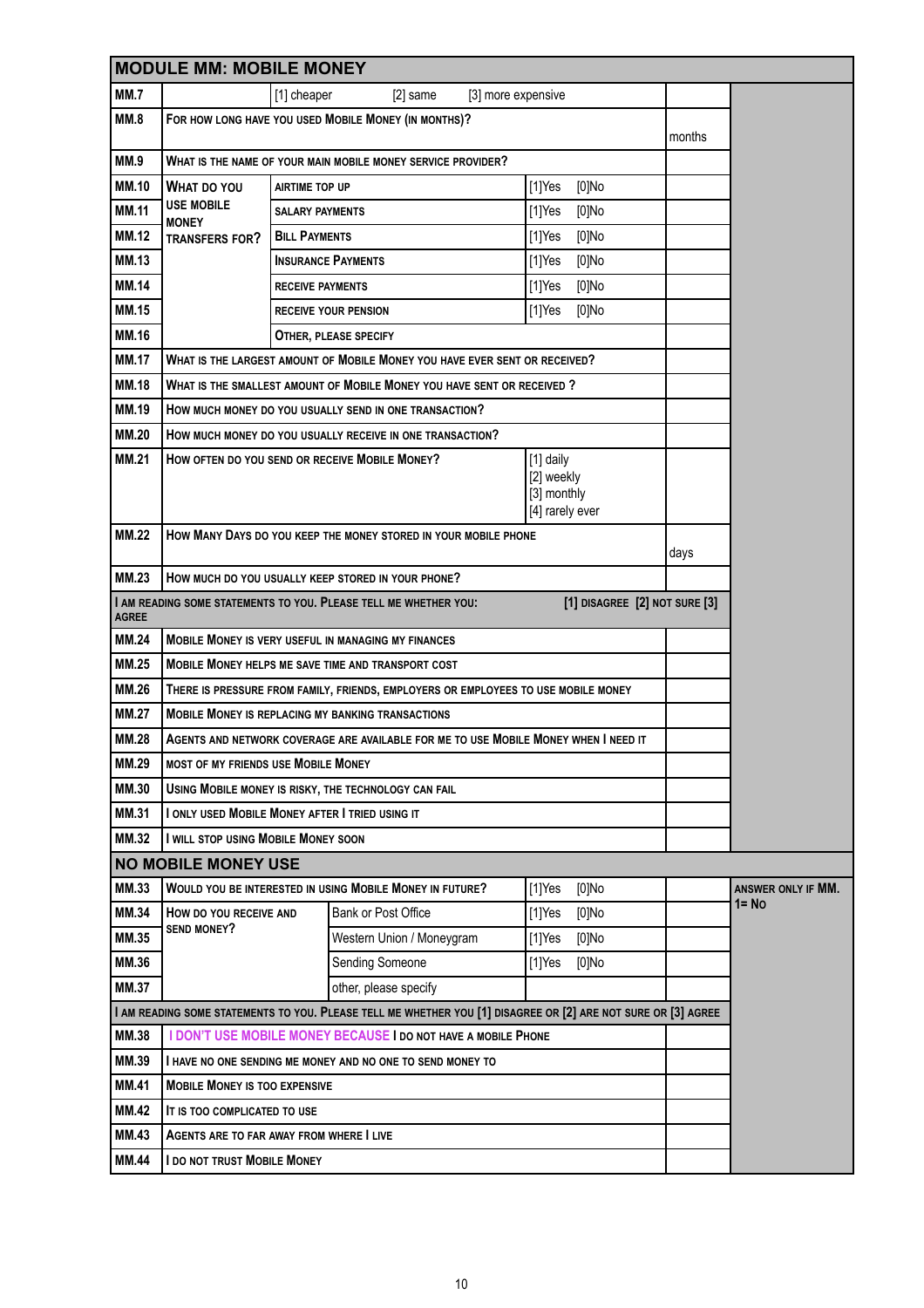|              | <b>Module B: Internet</b>                                                               |                                                                                                                                                                                                                                                                                                               | Go to NB.1 if $B.1 = no$ , but first probe                                                                                    |  |
|--------------|-----------------------------------------------------------------------------------------|---------------------------------------------------------------------------------------------------------------------------------------------------------------------------------------------------------------------------------------------------------------------------------------------------------------|-------------------------------------------------------------------------------------------------------------------------------|--|
| B.0          | DO YOU KNOW WHAT THE INTERNET IS?                                                       |                                                                                                                                                                                                                                                                                                               | $[1]$ Yes<br>[0]No                                                                                                            |  |
| B.1          |                                                                                         | HAVE YOU EVER USED THE INTERNET? (GMAIL, GOOGLE, FACEBOOK, EMAIL)                                                                                                                                                                                                                                             | $[1]$ Yes<br>$[0]$ No                                                                                                         |  |
| B.2          |                                                                                         | IN TERMS OF INTERNET ACTIVITIES PLEASE RATE WHICH IS MOST IMPORTANT (1 = MOST                                                                                                                                                                                                                                 | Educational purposes                                                                                                          |  |
| <b>B.3</b>   | IMPORTANT, 8 LEAST IMPORTANT)                                                           |                                                                                                                                                                                                                                                                                                               | Social Networking (Facebook etc)                                                                                              |  |
| <b>B.4</b>   |                                                                                         |                                                                                                                                                                                                                                                                                                               | Work related                                                                                                                  |  |
| <b>B.5</b>   |                                                                                         |                                                                                                                                                                                                                                                                                                               | Shopping                                                                                                                      |  |
| <b>B.6</b>   |                                                                                         |                                                                                                                                                                                                                                                                                                               | Government services                                                                                                           |  |
| <b>B.6</b> B |                                                                                         |                                                                                                                                                                                                                                                                                                               | Job searching                                                                                                                 |  |
| <b>B.6c</b>  |                                                                                         |                                                                                                                                                                                                                                                                                                               | Online banking                                                                                                                |  |
| B.7          |                                                                                         |                                                                                                                                                                                                                                                                                                               | Other, please specify                                                                                                         |  |
| B.8          |                                                                                         | FOR HOW MANY YEARS HAVE YOU BEEN USING THE INTERNET? (1 ALSO FOR LESS THAN A YEAR)                                                                                                                                                                                                                            |                                                                                                                               |  |
| <b>B.9</b>   |                                                                                         | DID YOU USE THE INTERNET FIRST ON A COMPUTER OR ON A MOBILE PHONE?                                                                                                                                                                                                                                            | [1] Desktop/Laptop<br>[2] Mobile Phone<br>[3] Tablet                                                                          |  |
| <b>B.10</b>  |                                                                                         | HOW OFTEN DO YOU USE THE INTERNET ON A MOBILE MOBILE PHONE (INCL. TABLET)                                                                                                                                                                                                                                     | [0] Never<br>[1] once a hour or more often<br>[2] once a day<br>[3] once a month<br>[4] less than once a month                |  |
| <b>B.11</b>  |                                                                                         | HOW OFTEN DO YOU USE THE INTERNET ON A DESKTOP OR LAPTOP                                                                                                                                                                                                                                                      | [0] Never<br>[1] once a hour or more often<br>[2] once a day<br>[3] once a month<br>[4] less than once a month                |  |
| <b>B.13</b>  | HOW OFTEN DO YOU USE THE INTERNET THROUGH PUBLIC WIFI                                   |                                                                                                                                                                                                                                                                                                               | [0] Never<br>[1] once a hour or more often<br>[2] once a day<br>[3] once a month<br>[4] less than once a month                |  |
| <b>B.14</b>  | IN TERMS OF SAVING ON                                                                   | WAIT WITH INTERNET USE UNTIL I AM IN PUBLIC WIFI AREA                                                                                                                                                                                                                                                         | [1]Yes [0]No                                                                                                                  |  |
| <b>B.15</b>  | DATA CHARGES WHICH<br>OF THE FOLLOWING<br>STRATEGIES ARE YOU                            | WAIT WITH INTERNET USE UNTIL I AM AT HOME OR WORK<br>WHERE I I HAVE ACCESS TO THE INTERNET                                                                                                                                                                                                                    | [1]Yes [0]No                                                                                                                  |  |
| <b>B.16</b>  | USING:                                                                                  | <b>I USE SPECIAL DATA PROMOTIONS</b>                                                                                                                                                                                                                                                                          | [1]Yes [0]No                                                                                                                  |  |
| <b>B.17</b>  | <b>WHAT IS THE MAIN</b><br><b>LIMITATION FOR</b><br>YOUR USE OF THE<br><b>INTERNET?</b> | [1] NOTHING, NO LIMITATION<br>[2] LACK OF TIME<br>[3] DATA COST<br>[4] LACK OF CONTENT IN MY LANGUAGE<br>[5] SPEED OF INTERNET<br>[6] PRIVACY CONCERNS<br>[7] WORRIED ABOUT GETTING VIRUS/MALWARE<br>[8] NOT ALLOWED TO USE IT MORE (FAMILY, SPOUSE, PARENTS)<br>[9] I FIND IT DIFFICULT TO USE<br>[10] OTHER |                                                                                                                               |  |
| <b>B.18</b>  |                                                                                         | WHEN YOU USE THE INTERNET, WHAT DO YOU SPEND MOST TIME ON?                                                                                                                                                                                                                                                    | [1] Work related<br>[2] Educational related<br>[3] Social media (like Facebook)<br>[4] News<br>[5] Entertainment<br>[6] Other |  |
| <b>B.19</b>  |                                                                                         | HAVE YOU EVERY BEEN CONNED OVER THE INTERNET AND LOST MONEY                                                                                                                                                                                                                                                   | [1]Yes [0]No                                                                                                                  |  |
| <b>B.20</b>  |                                                                                         | HAS YOUR EMAIL ACCOUNT EVER BEEN HACKED AND HIJACKED?                                                                                                                                                                                                                                                         | [0] No [1] once [2] multiple times                                                                                            |  |

### Module NB: NO Internet Use **(Ask only if response to B.1** = 0)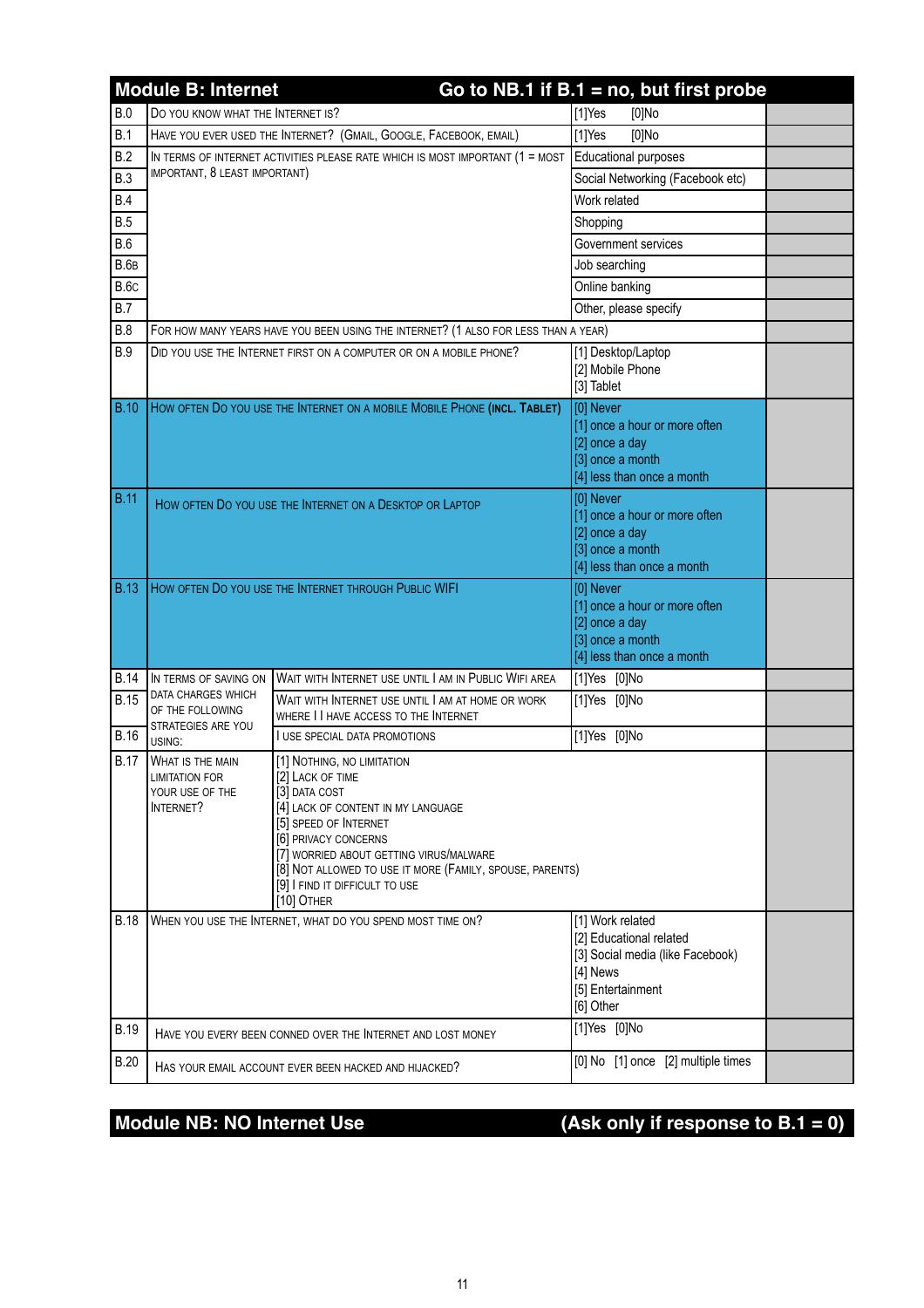| NB.1 | <b>WHAT IS</b> | [1] I DON'T KNOW WHAT THE INTERNET IS                                                            |  |
|------|----------------|--------------------------------------------------------------------------------------------------|--|
|      | THE MAIN       | [2] NO ACCESS DEVICE COMPUTER / SMARTPHONE                                                       |  |
|      | <b>REASON</b>  | [3] NO INTEREST / NOT USEFUL                                                                     |  |
|      | WHY YOU        | [4] I DON'T KNOW HOW TO USE IT                                                                   |  |
|      | DO NOT         | [5] NOT AVAILABLE IN MY AREA (NO MOBILE COVERAGE)                                                |  |
|      | USE THE        | [6] TOO EXPENSIVE                                                                                |  |
|      | INTERNET?      | [7] NO TIME, TOO BUSY                                                                            |  |
|      |                | [8] NONE OF MY FRIENDS USE IT                                                                    |  |
|      |                | [9] LACK OF CONTENT IN MY LANGUAGE                                                               |  |
|      |                | [10] WORRIED ABOUT PRIVACY INVASION OVER THE INTERNET                                            |  |
|      |                | [11] MY SPOUSE OR PARENTS DO NOT ALLOW ME TO USE THE INTERNET AND SOCIAL NETWORKING APPLICATIONS |  |
|      |                | [12] OTHER                                                                                       |  |

|      | <b>Module S: Social Media</b>                    |                                                                                        | Skip if S.1=0                                                                                               |
|------|--------------------------------------------------|----------------------------------------------------------------------------------------|-------------------------------------------------------------------------------------------------------------|
| S.1  |                                                  | DO YOU USE SOCIAL MEDIA LIKE FACEBOOK, WHATSAPP, TWITTER ETC?                          | [1]Yes [0]No                                                                                                |
| S.2  | SINCE HOW LONG HAVE YOU BEEN USING SOCIAL MEDIA? |                                                                                        | [1] less than a year<br>[2] $1$ to 5 years<br>[3] more than 5 years                                         |
| S.3  | HOW DO YOU ACCESS                                | PC / DESKTOP COMPUTER/ LAPTOP                                                          | [1]Yes [0]No                                                                                                |
| S.4  | YOUR SOCIAL NETWORK<br>ACCOUNT? (YOU CAN         | <b>MOBILE PHONE</b>                                                                    | [1]Yes [0]No                                                                                                |
| S.6  | CHOOSE MORE THAN ONE)                            | <b>IPAD / TABLET</b>                                                                   | $[1]$ Yes $[0]$ No                                                                                          |
| S.7  |                                                  | ON AVERAGE, HOW MUCH TIME DO YOU SPEND DAILY ON A SOCIAL NETWORKING SITES?             | [0] not using it every day<br>[1] less than a hour<br>[2] 1 to 6 hours daily<br>[3] more than 6 hours a day |
| S.8  | (NOT FOLLOWERS)                                  | HOW MANY FRIENDS DO YOU HAVE ON THE SOCIAL NETWORKING SITES LIKE FACEBOOK?             | $[4]$ none<br>[0] below 100<br>[1] 101 to 500<br>[2] more than 500                                          |
| S.10 | WHAT INFORMATION DO                              | <b>Real Name</b>                                                                       | [1]Yes [0]No                                                                                                |
| S.11 | YOU SHARE ON SOCIAL                              | Gender                                                                                 | [1]Yes [0]No                                                                                                |
| S.12 | MEDIA (PROFILE EG) ?                             | Age                                                                                    | [1]Yes [0]No                                                                                                |
| S.13 |                                                  | Marital / Relationship Status                                                          | [1]Yes [0]No                                                                                                |
| S.14 |                                                  | Mobile Number / Email address                                                          | [1]Yes [0]No                                                                                                |
| S.15 |                                                  | Pictures or videos you and your family and friends                                     | [1]Yes [0]No                                                                                                |
| S.16 |                                                  | Religion                                                                               | [1]Yes [0]No                                                                                                |
| S.17 |                                                  | Political views                                                                        | [1]Yes [0]No                                                                                                |
| S.18 |                                                  | sexual orientations                                                                    | [1]Yes [0]No                                                                                                |
| S.19 | What do you use                                  | Reading news                                                                           | [0] Never, [1] daily [2] occasionally                                                                       |
| S.20 | Social media for?                                | chatting                                                                               | [0] Never, [1] daily [2] occasionally                                                                       |
| S.21 |                                                  | making calls                                                                           | [0] Never, [1] daily [2] occasionally                                                                       |
| S.22 |                                                  | To play games                                                                          | [0] Never, [1] daily [2] occasionally                                                                       |
| S.23 |                                                  | to stay in contact with friends and family                                             | [0] Never, [1] daily [2] occasionally                                                                       |
| S.24 |                                                  | To make professional and business contacts                                             | [0] Never, [1] daily [2] occasionally                                                                       |
| S.25 |                                                  | To market your products/services                                                       | [0] Never, [1] daily [2] occasionally                                                                       |
| S.26 |                                                  | To follow government Social media pages ( to look for jobs<br>or updates on policies)  | [0] Never, [1] daily [2] occasionally                                                                       |
| S.27 |                                                  | To make new friends                                                                    | [0] Never, [1] daily [2] occasionally                                                                       |
| S.28 |                                                  | follow local politicians                                                               | [0] Never, [1] daily [2] occasionally                                                                       |
| S.29 |                                                  | To get opinions / share your experience                                                | [0] Never, [1] daily [2] occasionally                                                                       |
| S.30 |                                                  | To share videos/ pictures/ music                                                       | [0] Never, [1] daily [2] occasionally                                                                       |
| S.31 |                                                  | To share my produced content                                                           | [0] Never, [1] daily [2] occasionally                                                                       |
| S.32 |                                                  | to look for educational content                                                        | [0] Never, [1] daily [2] occasionally                                                                       |
| S.33 |                                                  | Are you surprised by how much time you spend on a social networking site?              | [0] Never, [1] sometimes [2] often                                                                          |
| S.34 | than face to face?                               | Do you sometimes prefer to interact with people on social networking sites rather      | [0] Never, [1] sometimes [2] often                                                                          |
| S.35 | using social networking?                         | Have you ever said no to an activity with your family or friends and rather spend time | [0] Never, [1] sometimes [2] often                                                                          |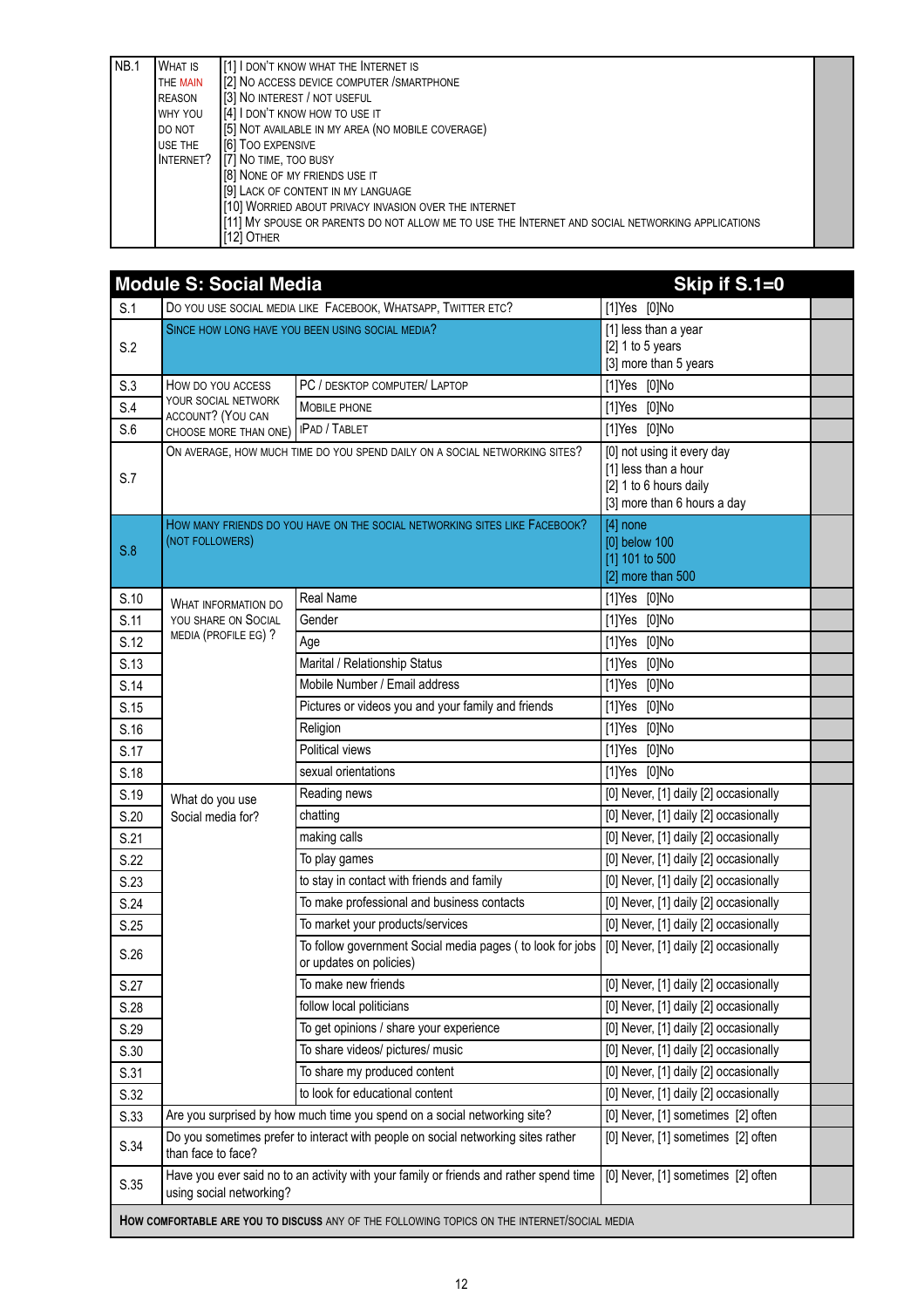| S.36  | <b>GOSSIP BETWEEN FRIENDS</b>                                                                                         |                                                                                                                                                                                                                                                                             | [0] NOT AT ALL                                                                                         |  |
|-------|-----------------------------------------------------------------------------------------------------------------------|-----------------------------------------------------------------------------------------------------------------------------------------------------------------------------------------------------------------------------------------------------------------------------|--------------------------------------------------------------------------------------------------------|--|
| S.37  | PROFESSIONAL / WORK RELATED INFORMATION                                                                               |                                                                                                                                                                                                                                                                             | [1] YES BUT ONLY IN CLOSED GROUP                                                                       |  |
| S.38  | <b>RELIGIOUS MATTERS</b>                                                                                              |                                                                                                                                                                                                                                                                             | [2] YES, PUBLICALLY                                                                                    |  |
| S.39  | POLITICAL MATTERS                                                                                                     |                                                                                                                                                                                                                                                                             |                                                                                                        |  |
| S.40  |                                                                                                                       | FINANCIAL INFORMATION (EG. INFO ON THINGS YOU BUY, WHERE YOU BUY FROM, ETC)                                                                                                                                                                                                 |                                                                                                        |  |
| S.41  | <b>HEALTH AND SEXUAL MATTERS</b>                                                                                      |                                                                                                                                                                                                                                                                             |                                                                                                        |  |
| S.42  |                                                                                                                       | DO YOU HAVE MORE OR LESS CONTACT WITH THE FOLLOWING GROUPS BECAUSE OF                                                                                                                                                                                                       | <b>FRIENDS</b>                                                                                         |  |
| S.43  | <b>YOUR SOCIAL MEDIA?</b>                                                                                             |                                                                                                                                                                                                                                                                             | FAMILY                                                                                                 |  |
| S.44  |                                                                                                                       |                                                                                                                                                                                                                                                                             | <b>WORK COLLEAGUES</b>                                                                                 |  |
| S.45  | [1] LESS                                                                                                              |                                                                                                                                                                                                                                                                             | <b>LOCAL COMMUNITY</b>                                                                                 |  |
|       | [2] THE SAME                                                                                                          |                                                                                                                                                                                                                                                                             | SOCIAL AND POLITICAL GROUPS                                                                            |  |
| S.46  | [3] MORE<br>[4] NA                                                                                                    |                                                                                                                                                                                                                                                                             |                                                                                                        |  |
| S.47  | person?                                                                                                               | About how many of your "friends" on social networking websites have you met in                                                                                                                                                                                              | [1] all of them<br>[2] most of them<br>[3] about half of them<br>[4] a few of them<br>[5] none of them |  |
| S.48  | Which types of contact<br>requests do you usually                                                                     | I only accept contact requests from people I know<br>personally                                                                                                                                                                                                             | $[1]$ Yes $[0]$ No                                                                                     |  |
| S.49  | accept?<br>(Facebook and Linkedin<br>eg)?                                                                             | I accept contact requests of people that I don't know if<br>they have an interesting profile                                                                                                                                                                                | $[1]$ Yes $[0]$ No                                                                                     |  |
| S.50  |                                                                                                                       | I accept contact requests of people that I don't know if we<br>have friends in common                                                                                                                                                                                       | [1]Yes [0]No                                                                                           |  |
| S.51  |                                                                                                                       | I accept contact requests of people that I don't know if<br>they look attractive                                                                                                                                                                                            | [1]Yes [0]No                                                                                           |  |
| S.52  |                                                                                                                       | I accept all contact requests                                                                                                                                                                                                                                               | [1]Yes [0]No                                                                                           |  |
| S.53  |                                                                                                                       | Have You Ever Been A Victim Of On-Line Bullying (offensive comments or emails)?                                                                                                                                                                                             | [1]Yes [0]No                                                                                           |  |
| S.54  | inappropriate material (sexual content eg)?                                                                           | While using social media were you ever confronted with unwanted offensive or                                                                                                                                                                                                | [1]Yes [0]No                                                                                           |  |
| S.55  | Would you ever                                                                                                        | I dont unfriend / block                                                                                                                                                                                                                                                     | [1]Yes [0]No                                                                                           |  |
| S.56  | unfriended / blocked or<br>unfollowed someone for                                                                     | I don't know who they are                                                                                                                                                                                                                                                   | [1]Yes [0]No                                                                                           |  |
| S.57  | the following reasons:                                                                                                | They broke my heart                                                                                                                                                                                                                                                         | [1]Yes [0]No                                                                                           |  |
| S.58  |                                                                                                                       | I didn't, like them anymore                                                                                                                                                                                                                                                 | [1]Yes [0]No                                                                                           |  |
| S.59  |                                                                                                                       | Annoying status updates                                                                                                                                                                                                                                                     | [1]Yes [0]No                                                                                           |  |
| S.60  |                                                                                                                       | Obnoxious photo uploads                                                                                                                                                                                                                                                     | [1]Yes [0]No                                                                                           |  |
| S.61  |                                                                                                                       | Clashing religious or                                                                                                                                                                                                                                                       | $[1]$ Yes $[0]$ No                                                                                     |  |
| S.61b |                                                                                                                       | political views                                                                                                                                                                                                                                                             | [1]Yes [0]No                                                                                           |  |
| S.62  | When you repost or<br>forward messages, do<br>you                                                                     | [0] I don't share or forward messages<br>[2] I always verify its truthfulness before sharing<br>[3] I share it if it is from a trusted friend or source<br>[3] I share it without checking                                                                                  |                                                                                                        |  |
|       |                                                                                                                       | Can you trust news you read on Social Media (Facebook etc)                                                                                                                                                                                                                  | [1] strongly disagree                                                                                  |  |
| S.63  |                                                                                                                       |                                                                                                                                                                                                                                                                             | [2] disagree<br>[3] don't know<br>[4] agree<br>[5] strongly agree                                      |  |
| S.64  | WHEN IT COMES TO<br><b>CHANGING SETTINGS FOR</b><br>YOUR SOCIAL MEDIA<br>SOFTWARE, IF YOU NEED<br>HELP, DO YOU FIRST? | [0] I never do it<br>[1] ask a neighbour or friend<br>[2] call someone I know<br>[3] contact technical support<br>[4] Go to a shop to get help<br>[5] look for answer on the Internet<br>[6] fiddle until it works<br>[7] I ignore it and move on with my life<br>[8] Other |                                                                                                        |  |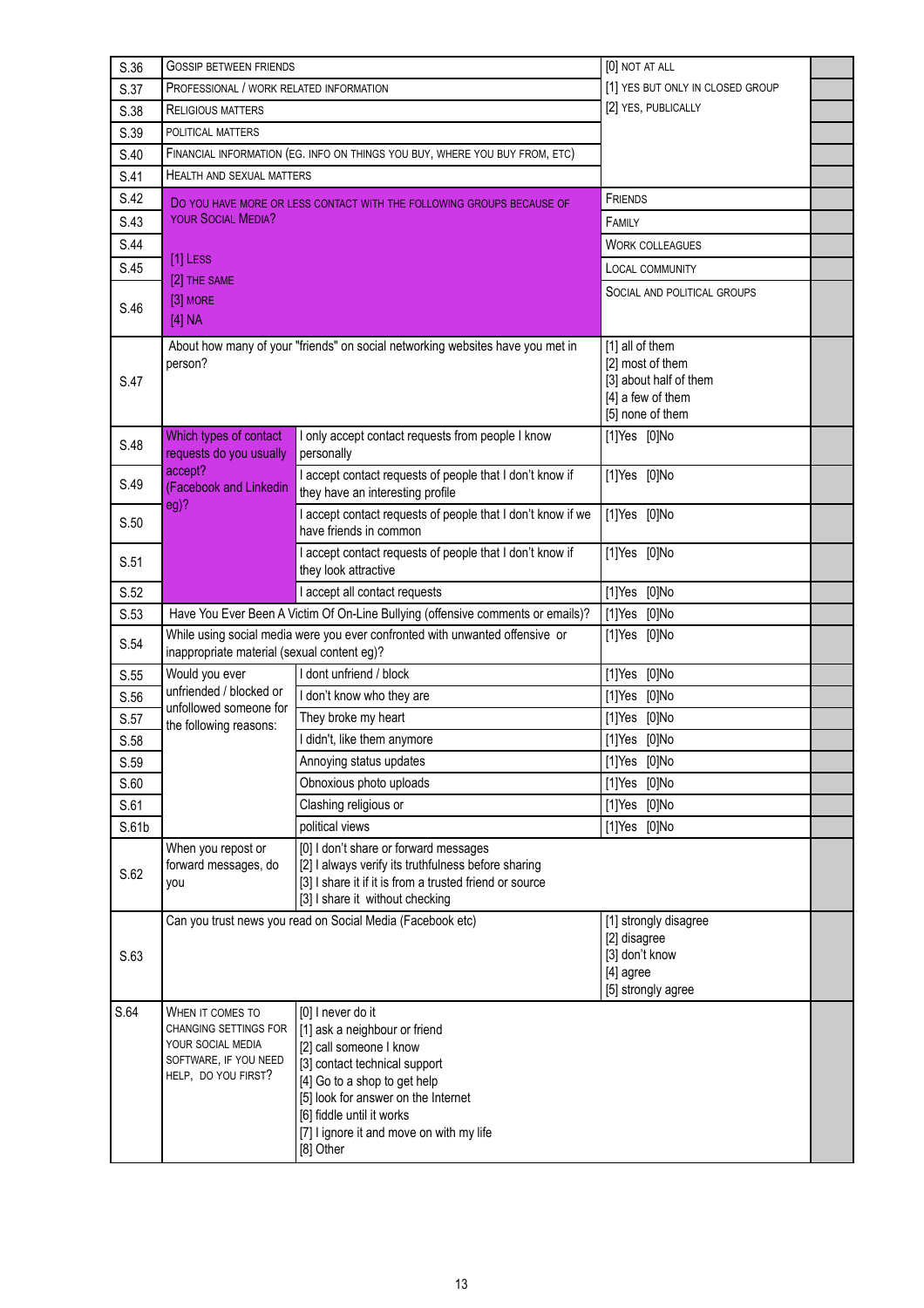| S.65 | WHEN IT COMES TO<br><b>CHANGING SETTINGS</b><br>FOR YOUR SOCIAL<br>MEDIA SOFTWARE, IF<br>YOU NEED HELP, DO<br>YOU SECOND? | [0] I never do it<br>[1] ask a neighbour or friend<br>[2] call someone I know<br>[3] contact technical support<br>[4] Go to a shop to get help<br>[5] look for answer on the Internet<br>[6] fiddle until it works<br>[7] I ignore it and move on with my life<br>[8] Other |                                           |  |
|------|---------------------------------------------------------------------------------------------------------------------------|-----------------------------------------------------------------------------------------------------------------------------------------------------------------------------------------------------------------------------------------------------------------------------|-------------------------------------------|--|
| S.66 |                                                                                                                           | HAS YOUR SOCIAL MEDIA ACCOUNT EVER BEEN HACKED AND HIJACKED?                                                                                                                                                                                                                | [0]No<br>  [1] once<br>[2] multiple times |  |

|      | <b>Module NS: No Social Media</b>                                    | If $S.1=0$ |
|------|----------------------------------------------------------------------|------------|
| NS.1 | WHY DON'T YOU USE SOCIAL MEDIA LIKE FACEBOOK, WHATSAPP, TWITTER ETC? |            |
|      |                                                                      |            |
|      |                                                                      |            |
|      |                                                                      |            |
|      |                                                                      |            |

]CHALLENGE

### **Module MW: Micro work**

**Some people find paid jobs or tasks by connecting directly with people who want to hire them using a particular type of website or mobile app. These sites require workers to create a user profile in order to find and accept assignments, and they also coordinate payment once the work is complete.**

| MW.1             |                                                                                             | IN THE LAST YEAR, HAVE YOU EARNED MONEY BY<br><b>TAKING ON JOBS THROUGH MICRO WORK?</b>                | [1]Yes [0]No                                                                                                                                                                                                                                                           |  |
|------------------|---------------------------------------------------------------------------------------------|--------------------------------------------------------------------------------------------------------|------------------------------------------------------------------------------------------------------------------------------------------------------------------------------------------------------------------------------------------------------------------------|--|
| MW <sub>.2</sub> | WHAT SORTS OF JOBS OR TASKS HAVE YOU<br>PERFORMED IN THE LAST YEAR USING THESE<br>SERVICES? |                                                                                                        | [1] Driving for a ride-hailing app (such as Uber or Lyft)<br>[2] Shopping for or delivering household items<br>[3] Performing tasks online (like completing surveys or doing data entry)<br>[4] Cleaning someone's home or doing laundry<br>[5] Other, please specify: |  |
| MW <sub>3</sub>  | SERVICES?                                                                                   | <b>WHICH OF THE FOLLOWING STATEMENTS BEST</b><br>DESCRIBES THE INCOME YOU EARN FROM USING THESE        | [1] It is essential for meeting my basic needs<br>[2] It is an important component of my budget, but not essential<br>[3] It is nice to have, but I could live comfortably without it                                                                                  |  |
| MW.4             | <b>WHICH OF THE</b><br><b>FOLLOWING</b><br><b>ARE REASONS</b>                               | You need to be able to control your<br>own schedule due to child care,<br>school, or other obligations | $[1]Yes$ $[0]No$                                                                                                                                                                                                                                                       |  |
| <b>MW.5</b>      | <b>WHY YOU</b><br>PROVIDE THESE<br>SERVICES?                                                | It helps to fill in gaps or fluctuations $[1]$ Yes $[0]$ No<br>in your other sources of income         |                                                                                                                                                                                                                                                                        |  |
| MW.6             |                                                                                             | To gain work experience for future<br>job opportunities                                                | $[1]Yes$ $[0]No$                                                                                                                                                                                                                                                       |  |
| MW.7             |                                                                                             | For fun, or to do something with<br>your spare time                                                    | [1]Yes [0]No                                                                                                                                                                                                                                                           |  |
| MW.8             |                                                                                             | Because there are not many other<br>job opportunities in your area                                     | $[1]$ Yes $[0]$ No                                                                                                                                                                                                                                                     |  |
| MW.9             |                                                                                             | Other, please specify:                                                                                 |                                                                                                                                                                                                                                                                        |  |
| <b>MW.10</b>     | <b>PAYMENT</b>                                                                              | HAVE YOU EVER PERFORMED WORK USING ANY OF<br>THESE SERVICES FOR WHICH YOU DID NOT RECEIVE              | $[1]$ Yes $[0]$ No                                                                                                                                                                                                                                                     |  |

| <b>Module HHV: Household attributes of visitor</b><br>Only to be asked if randomly selected individual is a visitor |                     |  |
|---------------------------------------------------------------------------------------------------------------------|---------------------|--|
| HHV.1 How MANY HOUSEHOLD MEMBERS DOES YOUR HOUSEHOLD HAVE?                                                          | $ 11 $ Yes $ 0 $ No |  |